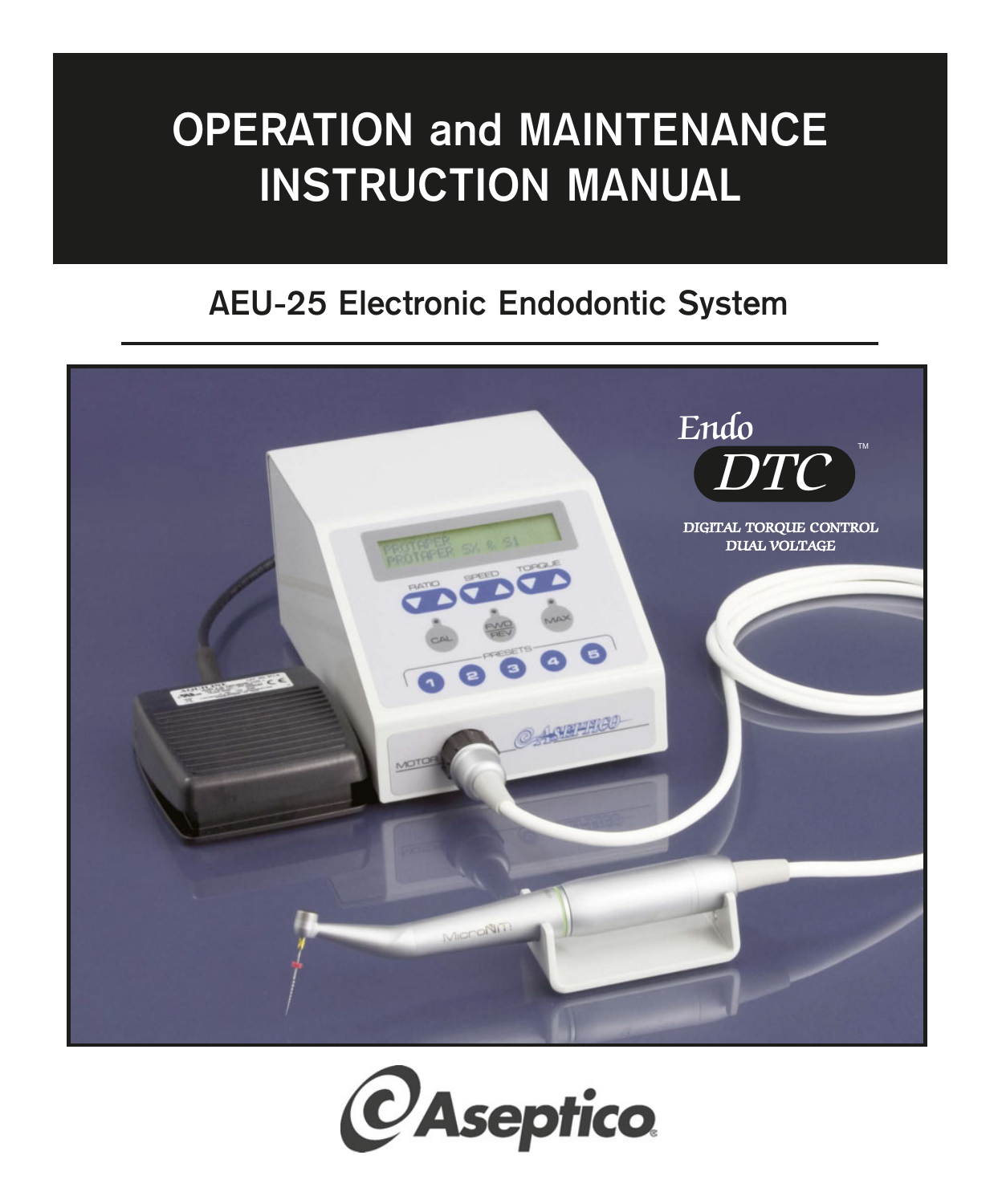# TABLE OF CONTENTS:

| Package Contents 1                                                                                                                                                                  |
|-------------------------------------------------------------------------------------------------------------------------------------------------------------------------------------|
| Setting Up the Unit 2                                                                                                                                                               |
| Quick Start Operation 4                                                                                                                                                             |
| Advanced Operation & Functions 6                                                                                                                                                    |
| HANDPIECE RATIO SELECTOR 6<br>SPEED (RPM) SELECTOR 6<br>TORQUE SELECTOR 6<br>FORWARD/REVERSE SELECTOR 6<br>MAXIMUM TORQUE BUTTON 6                                                  |
| CALIBRATION AND SYSTEM SETUP 7                                                                                                                                                      |
| System Setup Menu<br>PRESET MEMORY LOCK 7<br>RECALL FACTORY SETUP 7<br>AUTO STOP REVERSE 7<br>REVERSE BEEPER 8<br>TORQUE WARNING TONE 8<br>ACCESSORY WARNING TONE 8<br>SLEEP MODE 8 |
| Intro to Programming Preset Buttons 9                                                                                                                                               |
| Sterilization & Maintenance 14                                                                                                                                                      |
|                                                                                                                                                                                     |
| Warranty Back Cover                                                                                                                                                                 |

To prevent injury to people and damage to property, please heed relevant warnings and remarks. They are marked as follows:

- **WARNING:** Serious injury or death may result if ignored. **CAUTION:** Damage to property or the environment may result if ignored. **NOTE:** Important additional
- information and hints.

# SPECIFICATIONS:

| Console Size:     | $3.5" \times 5" \times 7"$<br>$(9 \text{ cm} \times 13 \text{ cm} \times 18 \text{ cm})$ |
|-------------------|------------------------------------------------------------------------------------------|
| Console Weight:   | $3.55$ lbs $(1.6 \text{ kg})$                                                            |
| Power Source:     | Dual Voltage<br>115V or 230V AC                                                          |
| Power Consumption |                                                                                          |
| Maximum:          | $100 W$ (approx.)                                                                        |
| Sleep Mode:       | 6 W                                                                                      |



MEDICAL ELECTRICAL EQUIPMENT WITH RESPECT TO ELECTRIC SHOCK, FIRE AND MECHANICAL HAZARDS ONLY IN ACCORDANCE WITH UL 2601-1 and CAN/CSA C22.2 No. 601.1



ht I gneuh∆ **Tower Business Centre, 2nd Flr.** Tower Street, Swatar, BKR 4013 **Malta** 

**REF** 

**Aseptico** 

EC

P.O. Box 1548 Woodinville, WA 98072 (425) 487-3157 • (800) 426-5913 www.aseptico.com • info@aseptico.com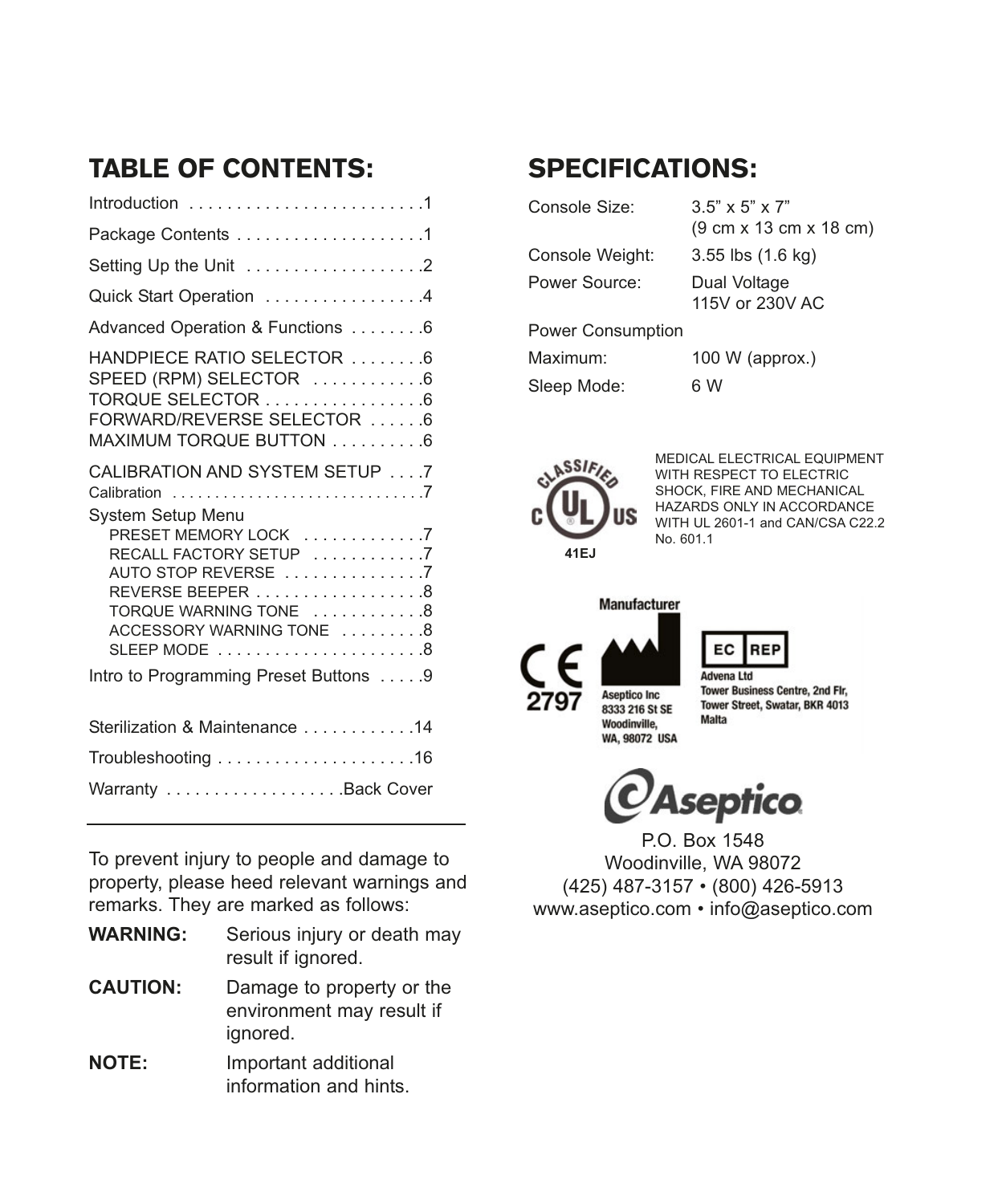Your new Aseptico Endo DTC® is one of the most advanced units available to the dental profession. This system features advanced digital torque control technology with auto-stop reverse to help prevent file breakage in the canal, five programmable memory buttons with an onboard file library, an integrated calibration system, and the versatility of an autoclavable 30,000 RPM brushless micro motor. These features combine to make the perfect rotary file system for endodontic and other dental procedures.

*Congratulations!*

This system is engineered to provide many years of reliable service. Please read the instructions provided in this manual to receive the best and longest service from your Aseptico equipment.

Separate manuals may be provided to cover the operation and maintenance of handpieces or other accessories for your unit.

| <b>PACKAGE CONTENTS</b>                           |
|---------------------------------------------------|
| Electronic Control Console                        |
| Remote Power Cord                                 |
| ■ AE-4B-30 Autoclavable 30K Brushless Micro Motor |
| Autoclavable Motor Holder                         |
| $\blacksquare$ AE-7P Foot Switch (971-S)          |
|                                                   |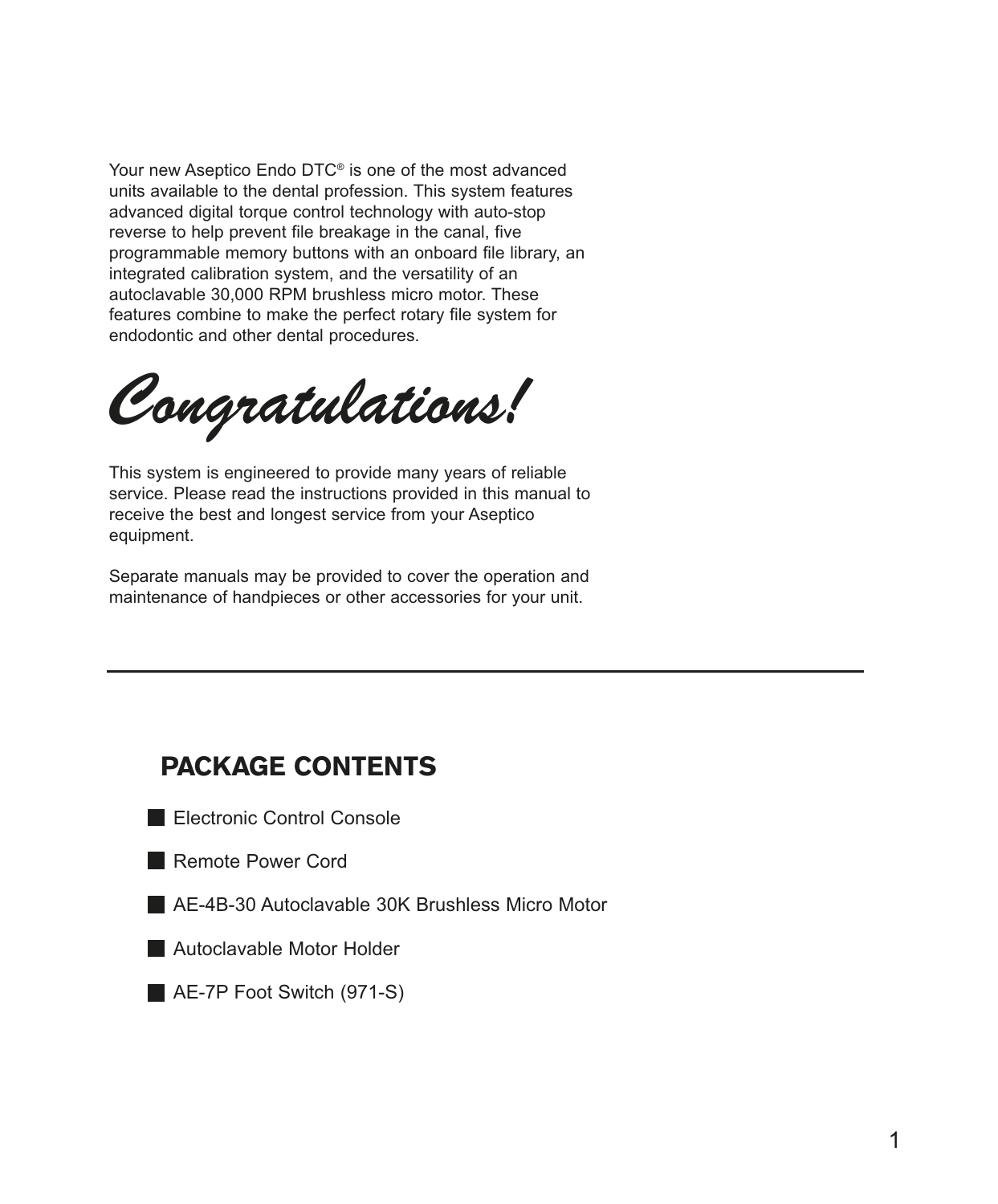# SETTING UP THE UNIT:

- **1.** Unpack the console and check that the Voltage Selector is set to the proper voltage. Use 115v for 110-120v 60Hz voltages, and the 230v for 220-250v 50Hz voltages. To change the Voltage Selector, see page 15.
- **2.** Attach the power cord to the back of the Console and plug into a grounded electrical outlet.
- **3.** Connect the AE-4B-30 motor to the receptacle on the lower front panel of the console.
- **4.** Attach the "E" Type handpiece to the motor. See Figure 2.
- **5.** Attach the supplied AE-7P On/Off Foot Switch to the connector on the back of the unit marked "Foot Switch".

*Figure 1*



*Figure 2*





Do not attempt to operate the Endo DTC® while configured in the 115V mode with a 230V power source. This could damage the electrical components and will void the warranty.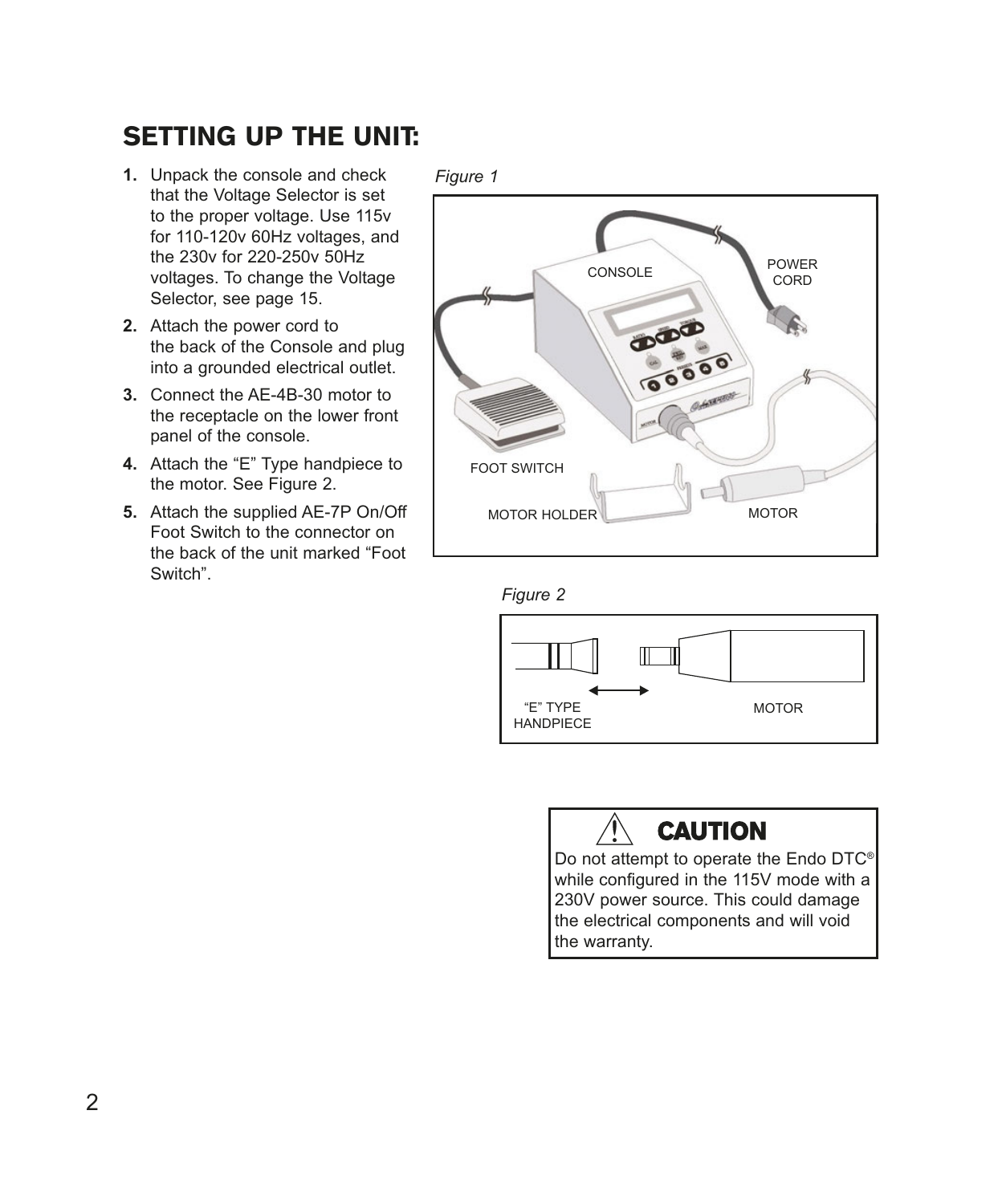

\* See page 6 for ADVANCED OPERATION AND FUNCTIONS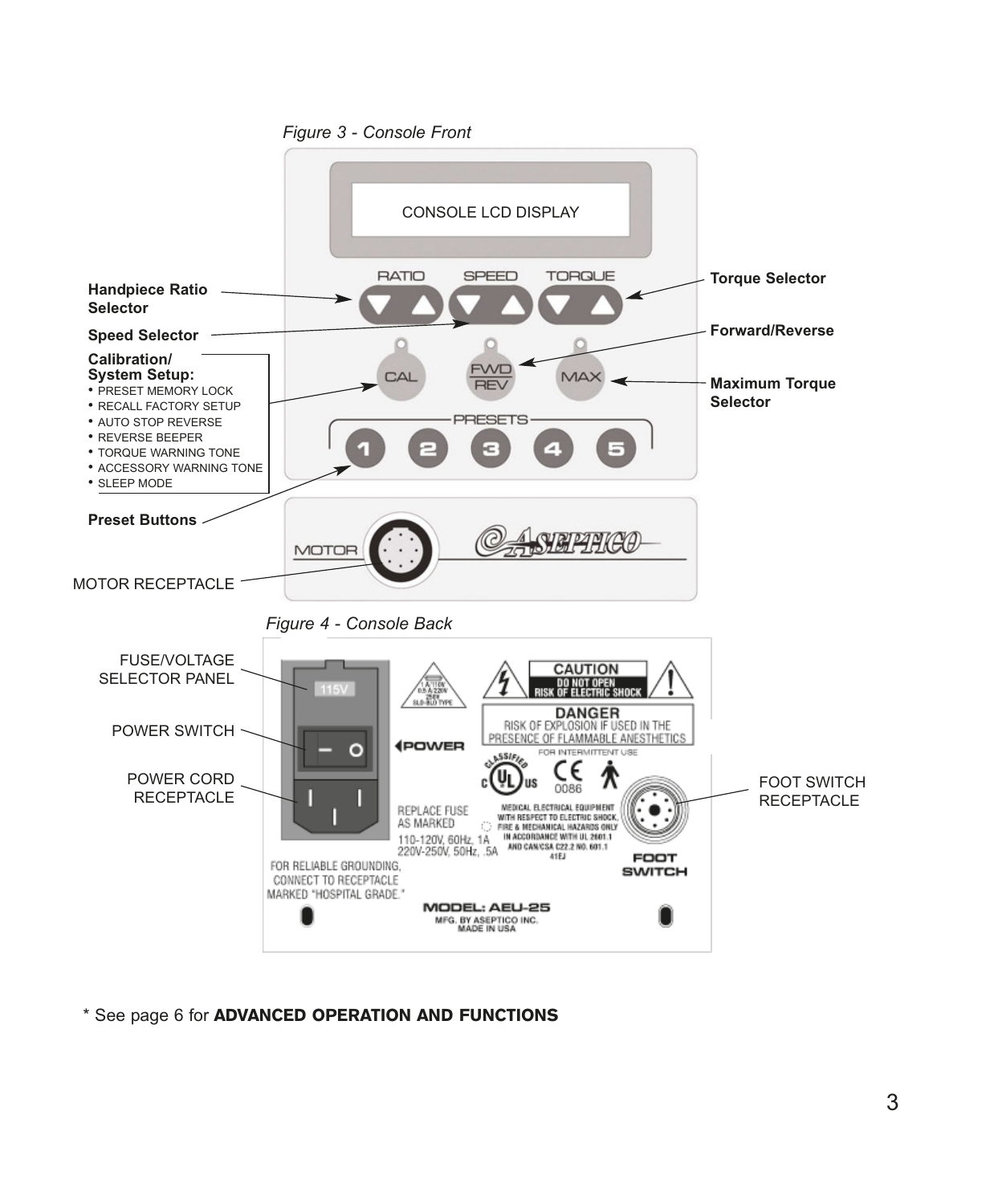# QUICK START OPERATION

After the unit has been set up, you are ready for quick start operation as follows:

1. Turn the Power Switch on the rear panel of the console from the 'OFF' (0) to the 'ON'  $(-)$  position.

The Console LCD Display will light and the Startup Screen (shown below) will be displayed for a few seconds. The Startup Screen displays the software version onboard your Endo DTC®.

### **ASEPTICO AEU-25 Software Rev. ASP05**

- 2. Insert an endodontic rotary file into the handpiece.
- 3. Use the Calibration function to calibrate the Endo DTC®. See Caution at right. Press and release the "CAL" button. The unit will run for a few seconds, measuring the handpiece for an accurate display of speed and torque values.
- 4. Select the Preset Button corresponding to the endodontic rotary file series you are using.

By default, the Endo DTC® preset buttons are set for the file series shown in Chart 1. Pressing the Preset Button repeatedly will cycle through the individual files listed below each series name.

5. Press the foot pedal to activate motor and begin operation.

*When using the optional AE-7D Dual Foot Control:*

The black (right side) pedal controls the on/off operation of the handpiece (exactly like the standard AE-7P foot pedal).

The blue (left side) pedal provides a handsfree way to operate the preset buttons:

- To step to the next individual file of an entire file series on the active preset button: Press and release the blue pedal.
- To step to the next preset button: Press and hold the blue pedal for 1/2 sec. (until you hear a double beep), then release the blue pedal.
- 6. After 20 minutes of inactivity, the Endo DTC® will go into Sleep Mode to conserve power. To exit Sleep Mode and resume operation, press the Foot Pedal.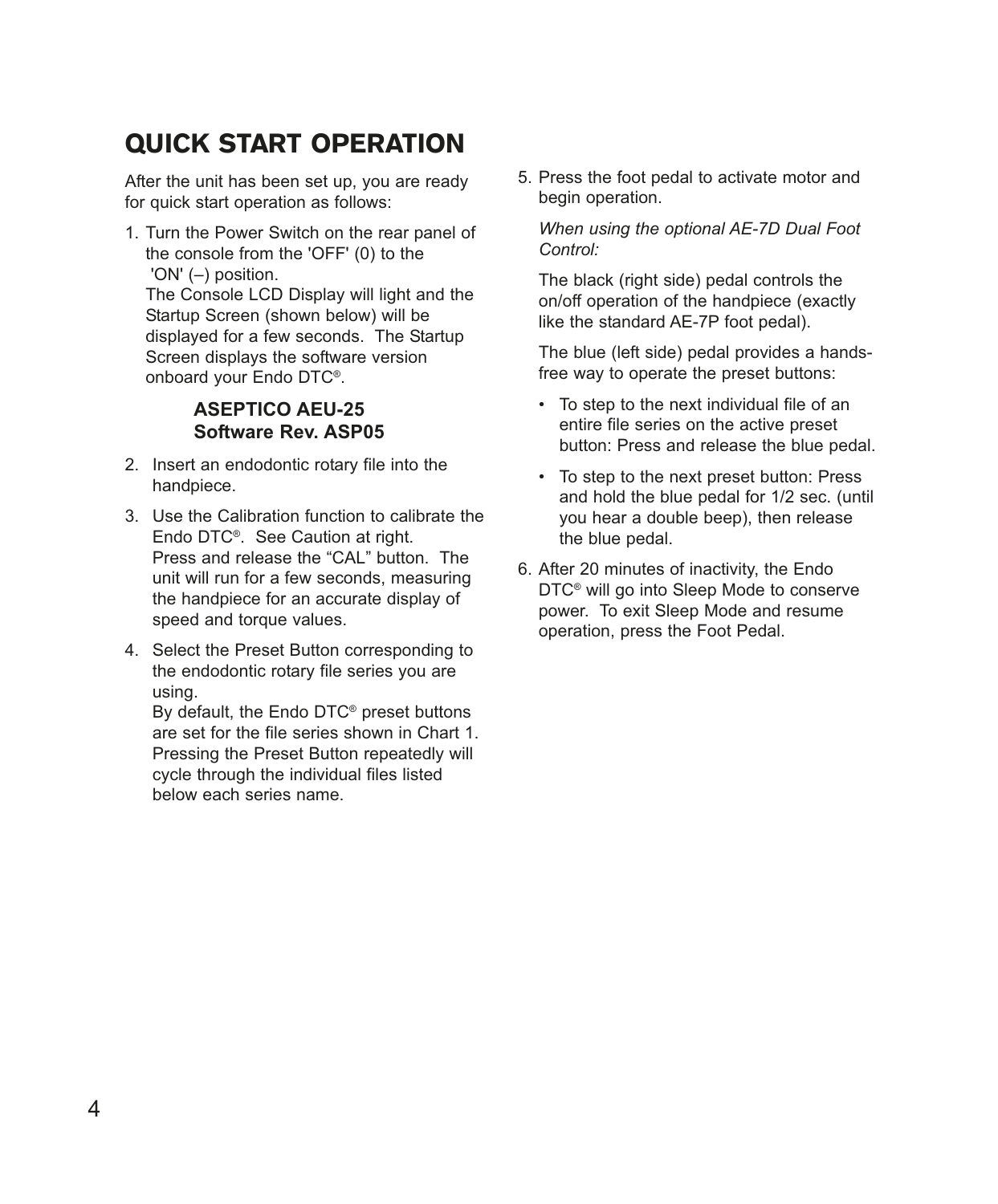# $\triangle$ CAUTION

During Calibration, the handpiece will operate, rotating through a preprogrammed speed range. Before calibrating, be sure a file or bit is secured in the handpiece with the collet closed.

### *Chart 1 - Endo DTC® Default Presets*

|                                             | <b>Preset Button 1 Default File Series:</b>                   |  |
|---------------------------------------------|---------------------------------------------------------------|--|
|                                             | DENTSPLY Tulsa Dental Specialties VORTEX® 04 Taper Files      |  |
| File $#1$ :                                 | VORTEX 04, .35 through .50 taper                              |  |
| File #2:                                    | VORTEX 04, .25 and .30 taper                                  |  |
| File $#3$ :                                 | VORTEX 04, .15 and .20 taper                                  |  |
|                                             | <b>Preset Button 2 Default File Series:</b>                   |  |
|                                             | DENTSPLY Tulsa Dental Specialties VORTEX® 06 Taper Files      |  |
| File $#1$ :                                 | VORTEX 06, .35 through .50 taper                              |  |
| File #2:                                    | VORTEX 06, .25 and .30 taper                                  |  |
| File $#3$ :                                 | VORTEX 06, .15 and .20 taper                                  |  |
|                                             | <b>Preset Button 3 Default File Series:</b>                   |  |
|                                             | DENTSPLY Tulsa Dental Specialties GT® Series 20, 30, 40 Files |  |
| File $#1$ :                                 | GT Accessory 90, 70, 50, 35/.12 taper                         |  |
| File #2:                                    | GT Yellow 20 Series, .10 and .08 taper                        |  |
| File #3:                                    | GT Yellow 20 Series, .06 and .04 taper                        |  |
| File $#4$ :                                 | GT Blue 30 Series, .10 and .08 taper                          |  |
| File $#5$ :                                 | GT Blue 30 Series, .06 and .04 taper                          |  |
| File $#6$ :                                 | GT Black 40 Series, .10 and .08 taper                         |  |
| File $#7$ :                                 | GT Black 40 Series, .06 and .04 taper                         |  |
|                                             | <b>Preset Button 4 Default File Series:</b>                   |  |
|                                             | DENTSPLY Tulsa Dental Specialties ProTaper® Universal Files   |  |
| File #1:                                    | ProTaper Universal S1 & SX                                    |  |
| File #2:                                    | ProTaper Universal S2 & F1                                    |  |
| File $#3$ :                                 | ProTaper Universal F2, F3, F4, F5                             |  |
| File #4:                                    | ProTaper Universal Retreatment D1 & D2                        |  |
| File #5:                                    | ProTaper Universal Retreatment D3                             |  |
| <b>Preset Button 5 Default File Series:</b> |                                                               |  |
|                                             | DENTSPLY Tulsa Dental Specialties GT® Series X™ (3) Files     |  |
| File #1:                                    | GT-X 20 Series .04 Taper & .06 Taper                          |  |
| File #2:                                    | GT-X 30 Series .04 Taper & .06 Taper                          |  |
|                                             | GT-X 40 Series .04 Taper & .06 Taper                          |  |
| File #3:                                    | GT-X 30 Series .08 Taper                                      |  |
|                                             | GT-X 40 Series .08 Taper                                      |  |
|                                             |                                                               |  |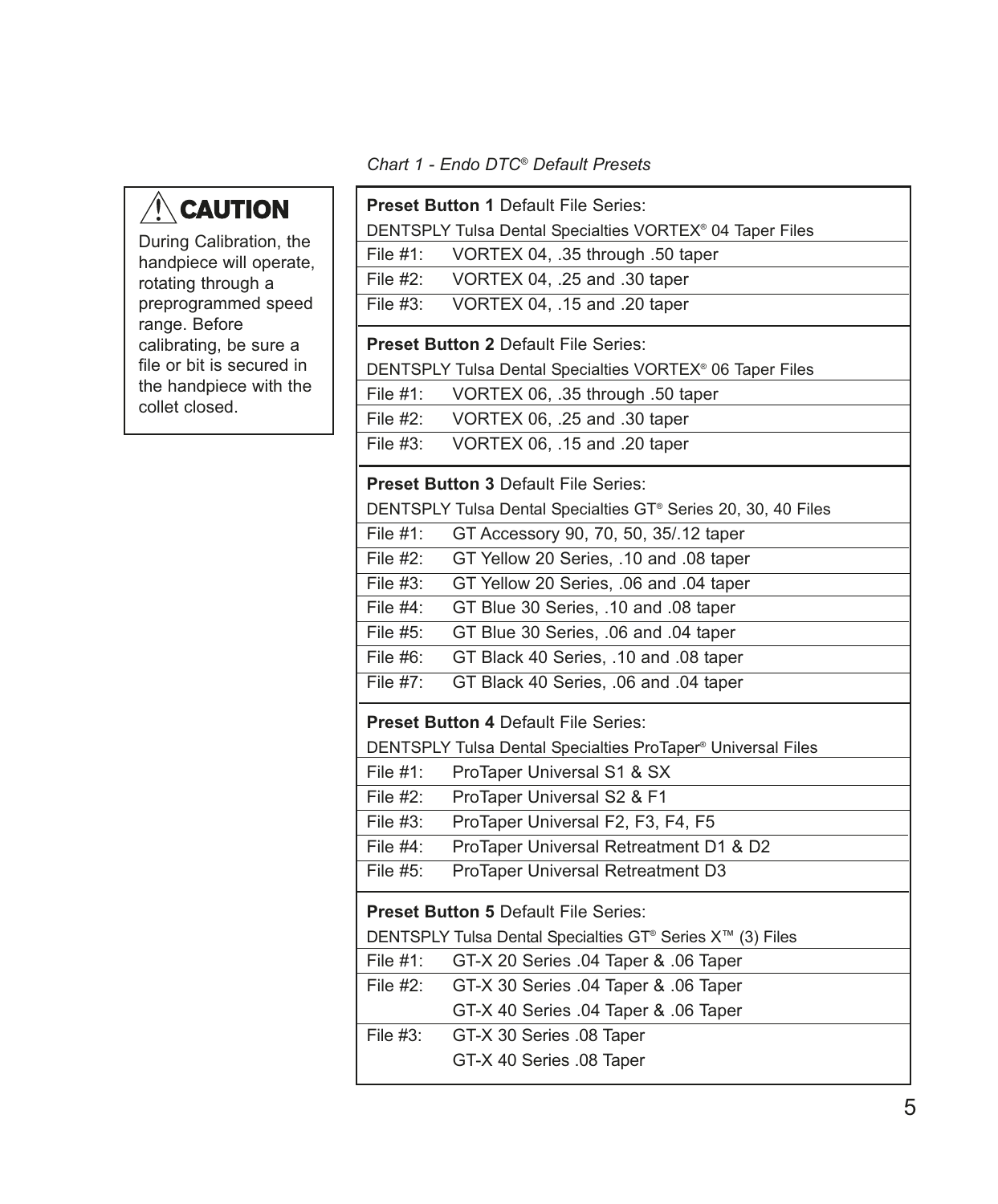# ADVANCED OPERATION AND FUNCTIONS

### **1. HANdPIECE RATIO SElECTOR:**

Sets the Handpiece Ratio Indicator on the Console LCD Display to read accurately for different handpiece ratios.

Multiple handpieces with different ratios are often required to obtain the various speed ranges used in dental procedures.

The available handpiece ratios and speed & torque ranges for each are shown in Chart 2 below.

| <b>Aseptico</b><br>Model No. | <b>Handpiece</b><br><b>Ratio</b> | <b>Speed</b><br>Range (RPM) | <b>Torque</b><br>Range (g•cm) |
|------------------------------|----------------------------------|-----------------------------|-------------------------------|
| <b>AHP-71</b>                | 5/1                              | 1,500 - 150,000             | 2-15 (No ASR)                 |
| AHP-63                       | 1/1                              | $300 - 30,000$              | $4 - 125$                     |
| $AHP-66$                     | 1/4                              | $75 - 7.500$                | $15 - 500$                    |
| AHP-88/88MP                  | 1/8                              | $40 - 3,750$                | $30 - 1,000$                  |
| AHP-62/62M                   | 1/16                             | $20 - 1,800$                | $60 - 2,000$                  |
| AHP-61                       | 1/64                             | $5 - 460$                   | $400 - 7,000$                 |

| Chart 2 - Ratio, Speed and, Torque |  |  |  |  |
|------------------------------------|--|--|--|--|
|------------------------------------|--|--|--|--|

**Note:** Speed and torque ranges are accurate when handpieces are used with the supplied 30K motor.

Push the Handpiece Ratio Selector up or down arrows until the displayed handpiece ratio matches the handpiece ratio you are using. Ratio settings are held in memory even after unit is turned off.

Auto Stop Reverse (ASR) is not available with Increaser handpieces.

### **2. SPEEd (RPM) SElECTOR:**

Controls the speed of the motor and handpiece.

Push the Speed Up arrow to increase speed and the Speed Down arrow to decrease speed. The Speed (RPM) Indicator on the Console LCD Display shows actual RPM. For display accuracy, the displayed handpiece ratio must exactly match the ratio of the handpiece being used. Speed settings are held in memory even after unit is turned off.

### **3. TORqUE SElECTOR:**

Allows the user to adjust exact torque limits in Gram•Centimeter increments. Push the Torque Selector up/down arrows until the desired torque level is indicated on the Console LCD Display. By adjusting the torque control to reduced limits for each instrument size and operating the handpiece at a constant RPM, the risk of instrument breakage is greatly reduced.

Torque settings are held in memory even after unit is turned off.

For most endodontic root canal applications, the included 1/8 reduction contra-angle handpiece is normally used. Proper contraangle maintenance, including cleaning and lubrication are essential to minimize torque losses when using the torque reduction settings.

### **4. FORWARd/REvERSE SElECTOR (FWd/REv):**

Determines the rotation of the motor and handpiece. A red LED light above this button will indicate the reverse rotation during operation. When the Reverse Beeper (BPR) feature is active, an audible beeper (and the red LED light) will indicate the reverse rotation.

### **5. MAxIMUM TORqUE BUTTON (MAx):**

Press and release to override the Endo DTC® Torque Control feature.

### *With MAX Torque activated:*

The LED above the Max. Torque Button will display a steady red light, the Torque Indicator will display "MAX", and the motor will operate at full torque. When the Max function is enabled, the Auto Stop Reverse (ASR) and torque warning tone features are automatically disabled.

### *With MAX Torque disabled:*

When the motor reaches the programmed maximum torque level, the LED above the Max. Torque Button will blink green. This is the normal setting for endodontic procedures.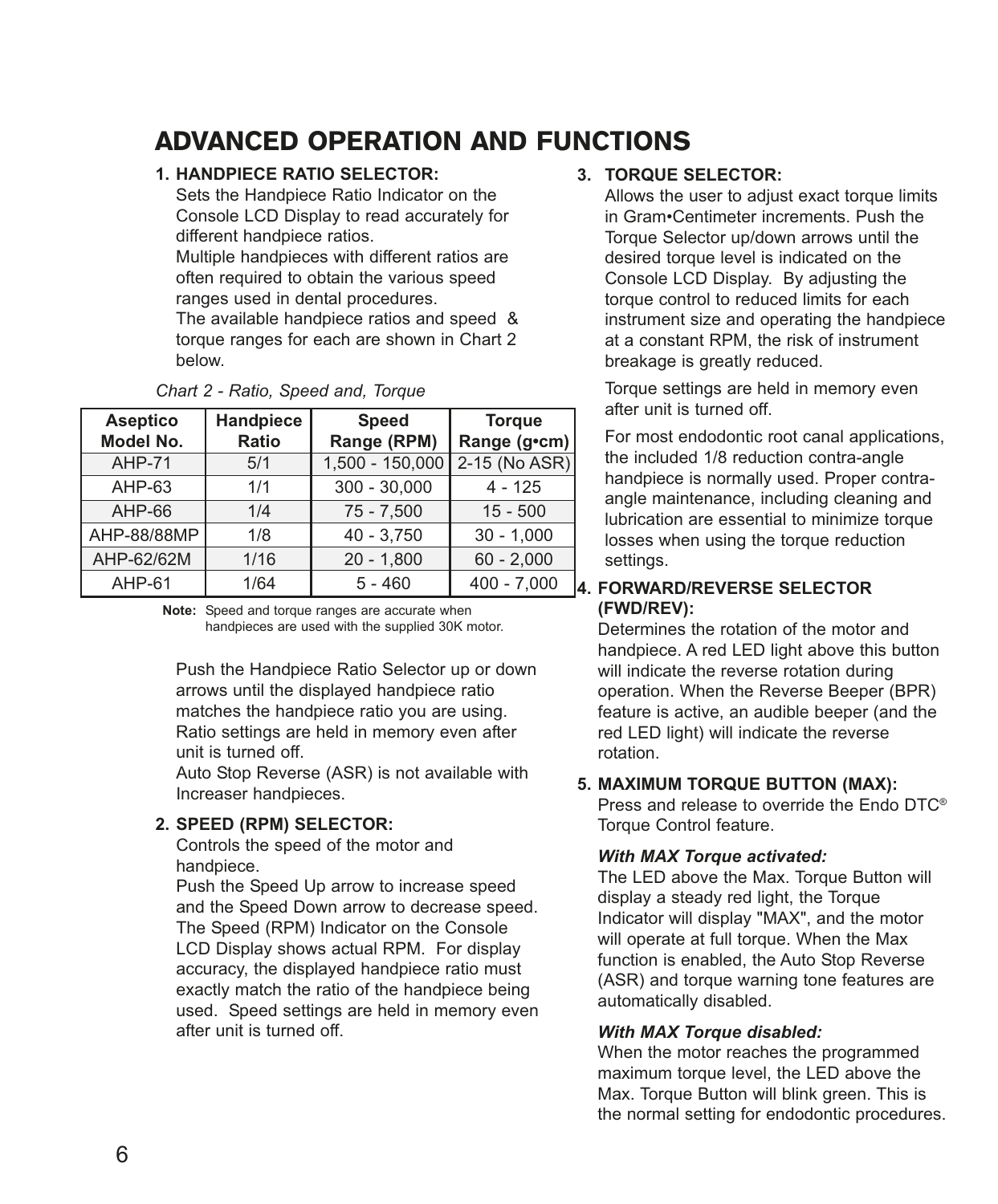### **6. CAlIBRATION ANd SySTEM SETUP BUTTON:**

### **Calibration (CAl):**

Press and release the "CAL" button to activate the Integrated Calibration System. The AEU-25 will automatically run the handpiece and system through a self test.

Use the Calibration function in the following circumstances:

- At the beginning of each day
- After changing handpieces (especially when changing handpiece type)
- After changing files or burs (optional)

### **System Setup Menu:**

Press and hold the "CAL" button until you hear a double beep to enter the System Setup Menu. After entering the System Setup Menu, the following setup options will be displayed on the Console LCD Display.

### **PRESET MEMORy lOCK 1=on, 2=off, 3=esc**

By default, the Preset Memory Lock is activated to prevent the user from inadvertently entering the File Library during a procedure.

To customize the Preset Buttons with other File Library Settings or User Defined Presets, the Preset Memory Lock must be disabled.

To protect any customized presets, re-enable the Preset Memory Lock after programming the Preset Buttons.

This is a system-wide setting and is not saved on a Preset Button when programming.

- To enable the Preset Memory Lock, press 1.
- To disable the Preset Memory Lock, press 2.
- To exit the System Setup Menu without changes, press 3.

### **RECAll FACTORy SETUP 1=no, 2=yes, 3=esc**

Recalling the Factory Setup allows you to reset your Endo DTC® to factory specifications. NOTE: Any customized presets will be lost if you Recall Factory Setup.

- To keep your customized settings, press 1.
- To return the Endo DTC® preset buttons to the factory settings (as shown in Chart 1 on page 5), press 2.
- **CONFIRM RECAll** will appear. Select 2 to confirm recall or select 1 to reject changes.
- To exit the System Setup Menu and save changes, press 3.

### **AUTO STOP REvERSE 1=on, 2=off, 3=esc**

When the Auto Stop Reverse (ASR) feature is enabled, rotation of the handpiece will automatically stop and reverse when the selected torque limit is reached. Do not release the foot pedal when this occurs; keep the foot pedal activated and the Endo DTC® will automatically alternate between forward and reverse rotation in an attempt to free the instrument.

The Auto Stop Reverse setting is saved when programming Preset Buttons.

- To enable the Auto Stop Reverse feature, press 1. This setting is *highly recommended* for endodontic procedures.
- To disable the Auto Stop Reverse feature, press 2.

Disabling auto stop reverse is *not recommended* for endodontic procedures, as file separation may occur.

• To exit the System Setup Menu without changes, press 3. **SAvE CHANGES** selection will appear. Select 1 to save changes and exit or select 2 to reject all changes and exit.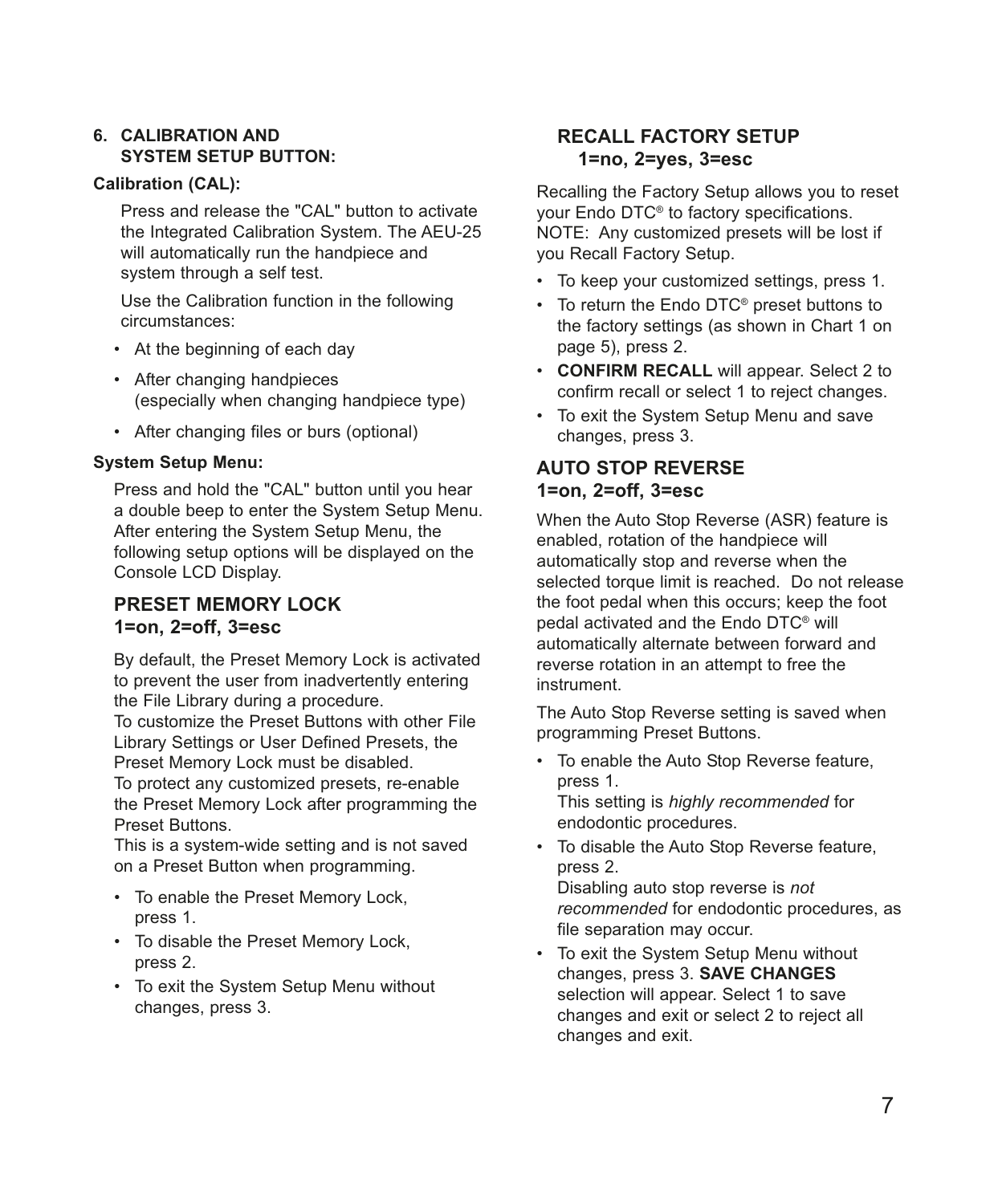### **SySTEM SETUP MENU - CONTINUEd:**

### **REvERSE BEEPER 1=on, 2=off, 3=esc**

When the Reverse Beeper (BPR) feature is active, an audible beep will sound when the handpiece is rotating in the reverse direction. This is a systemwide setting and is not saved on a Preset Button when programming.

- To enable the Reverse Beeper feature, press 1.
- To disable the Reverse Beeper feature, press 2.
- To exit the System Setup Menu without changes, press 3. **SAvE CHANGES** selection will appear. Select 1 to save changes and exit or select 2 to reject all changes and exit.

### **TORqUE WARNING TONE 1=on, 2=off, 3=esc**

When the Torque Warning feature is active, a chirping warning noise will be audible when the torque level reaches approximately 75% of the selected torque limit. This is a system-wide setting and is not saved on a Preset Button when programming.

- To enable the Torque Warning Tone, press 1.
- To disable the Torque Warning Tone, press 2.
- To exit the System Setup Menu without changes, press 3. **SAvE CHANGES** selection will appear. Select 1 to save changes and exit or select 2 to reject all changes and exit.

### **ACCESSORy WARNING TONE 1=off, 2=on, 3=esc**

When the Accessory Warning feature is active, a warning tone will be audible when a GT Accessory file or ITR Emulation Accessory file is in use. This is a system-wide setting and is not saved on a Preset Button when programming.

- To disable the Accessory Warning, press 1.
- To enable the Accessory Warning press 2.

• To exit the System Setup, press 3. **SAvE CHANGES** selection will appear. Select 1 to save changes and exit or select 2 to reject all changes and exit.

### **SlEEP MOdE 1=on, 2=off, 3=esc**

After 20 minutes of inactivity, the Endo DTC® will enter Sleep Mode to conserve power. In Sleep Mode, the lighted Console LCD display will turn off and the green LEDs above the CAL, FWD/REV, and MAX buttons will blink once every second.

To resume normal operation when the Endo DTC® is in Sleep Mode, press any button on the console or press the foot control. This is a system-wide setting and is not saved on a Preset Button when programming.

- To enable the Sleep Mode, press 1.
- To disable the Sleep Mode, press 2.
- To exit the System Setup, press 3. **SAvE CHANGES** selection will appear. Select 1 to save changes and exit or select 2 to reject all changes and exit.

### **7. POWER SWITCH:**

Controls power on/off to console. On the switch, the on position is represented by a '1' and the off position is represented by a '0'. When the AEU-25 is turned on and not in Sleep Mode (see System Setup Menu page 6), the Console LCD Display will light.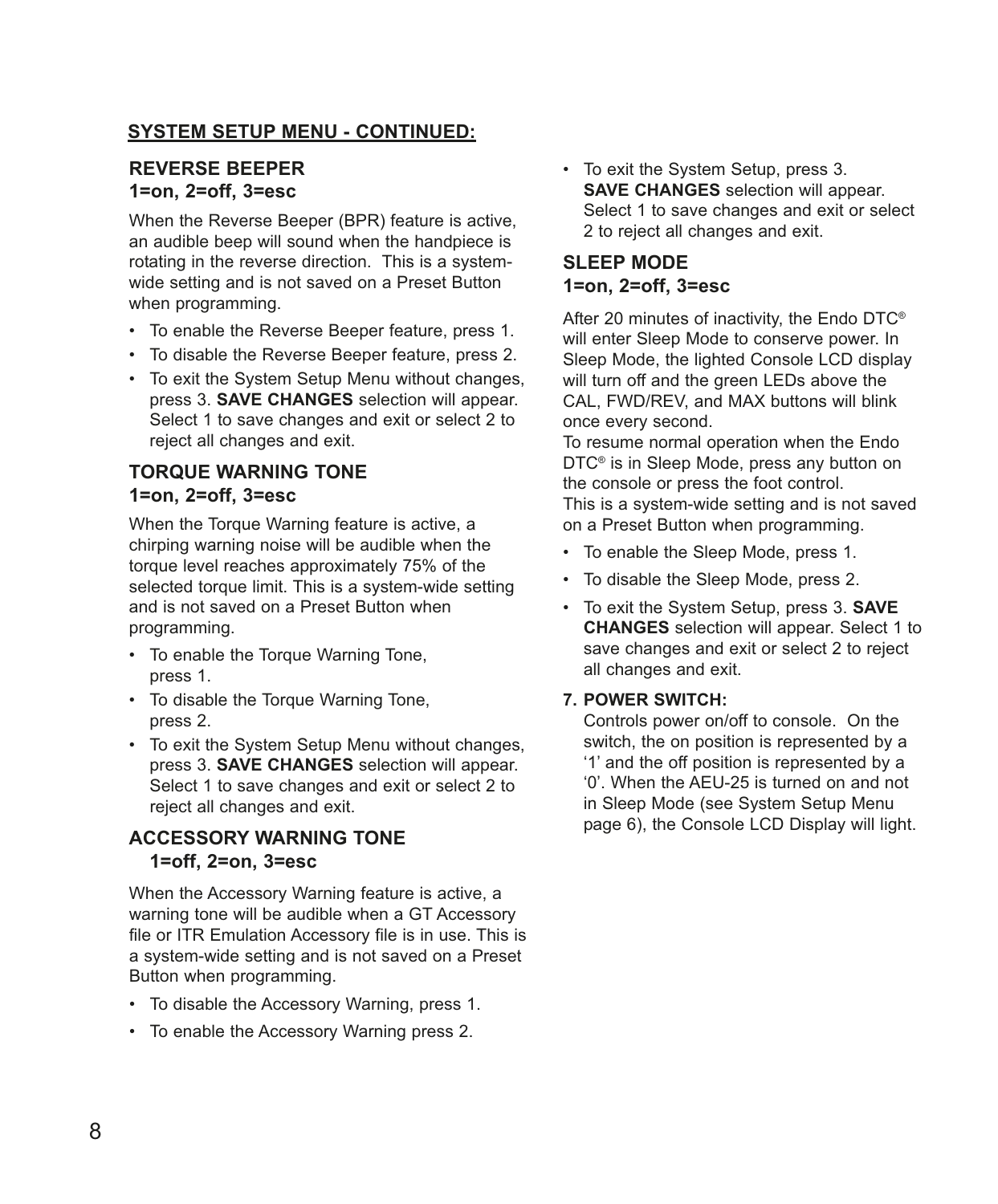### **8. INTROdUCTION TO PROGRAMMING PRESET BUTTONS:**

By default, the Preset Buttons are programmed to recall the file series shown in Chart 1 on page 5.

The Preset Buttons are also used to navigate the various menus in the System Setup and File Library.

The Preset Buttons can be customized to suit individual preferences. There are three ways to program a preset button.

The Preset Buttons can be programmed with:

- 1. An Entire File Series from the File Library
- 2. A Single File from the File Library
- 3. A User Defined Preset

When recalling a preset button, three different displays will appear depending on how the preset button was programmed:

1. If an Entire File Series was programmed on the preset button (as is the case for the factory default setup), the File Series and File Name will be displayed, as shown in the example below.

### File Series **GT ACC & 20s yEllOW GT ACC 90, 70, 50, 35/12**

File Name #1

Pressing the same preset button again will step to the next file in the file series, as shown below.

> File Series **GT ACC & 20s yEllOW GT yEl 20/10 & 20/08**

File Name #2

2. If a Single File was programmed on the preset button, the words "Single File Preset" and the File Name will be displayed, as shown in the example below.

> Preset Type **SINGlE FIlE PRESET PROTAPER Sx & S1**

File Name

3. If a User Defined Preset was programmed on the preset button, the words "User Defined Preset" and the Handpiece Ratio, Speed in RPM, and Torque in Gram•Centimeters, will be displayed, as shown in the example below.

| Preset Type         |       |        |
|---------------------|-------|--------|
| USER DEFINED PRESET |       |        |
| $1/8$ AG            | 300   | 240    |
| Ratio               | Speed | Torque |

4. For all programming modes:

When in the Endo DTC<sup>®</sup> is in operation (with the foot pedal pressed), the Operation Screen will be displayed. The Operation Screen will show the Handpiece Ratio, Speed (in RPM), Torque (in Gram•Centimeters), Reverse Beeper (if enabled), and Auto Stop Reverse (if enabled).

| Ratio          | Speed      | Torque |
|----------------|------------|--------|
| $1/8$ AG       | 300        | 240    |
| <b>BPR ASR</b> | <b>RPM</b> | g-cm   |

{Reverse Beeper} {Auto Stop Reverse}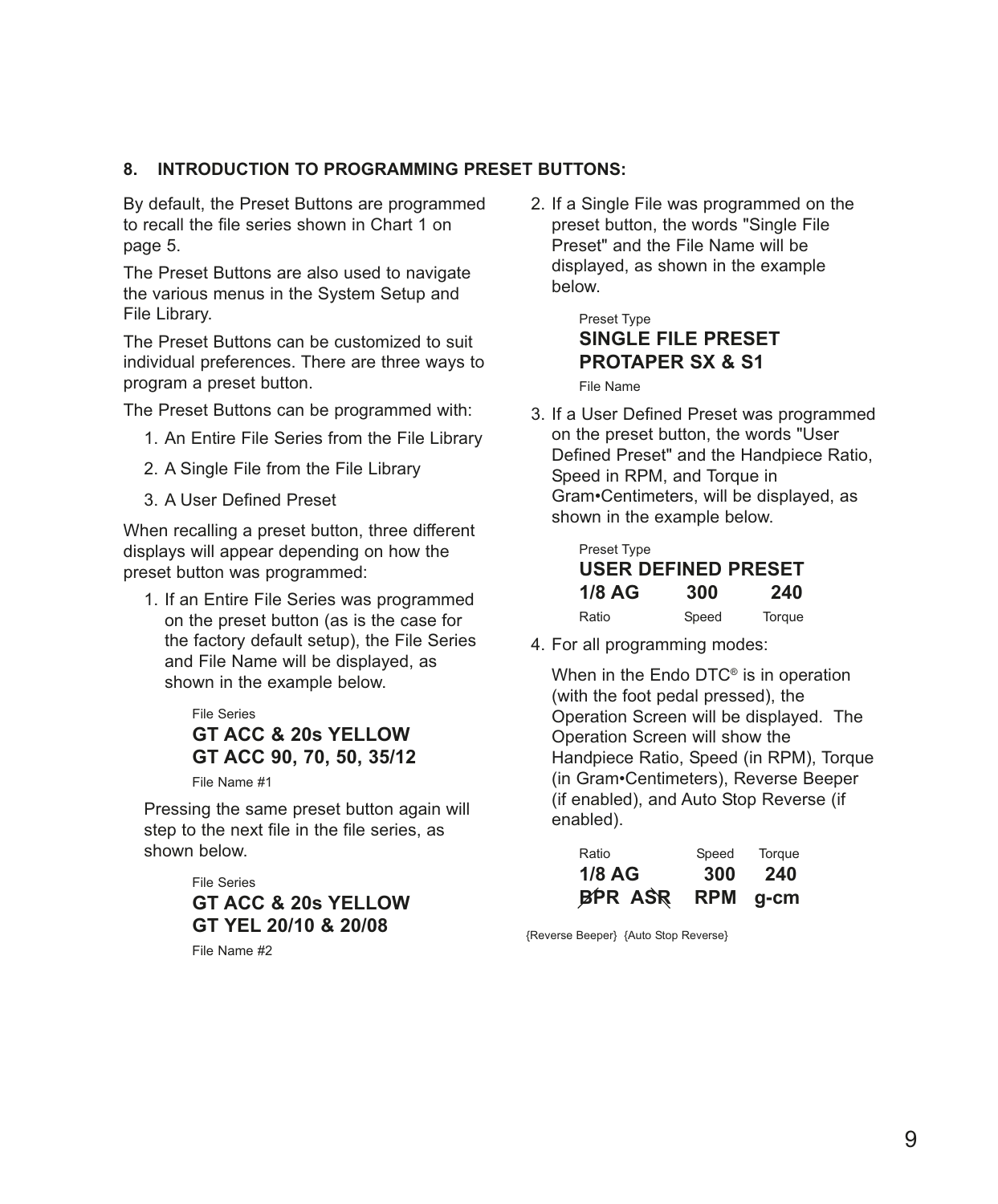### **9. PROGRAMMING A PRESET BUTTON WITH AN ENTIRE FIlE SERIES:**

- 1. Disable the Preset Memory Lock. For instructions, read about the System Setup Menu beginning on page 6.
- 2. Press and hold the desired Preset Button for 1 second (until you hear a double beep).
- 3. The display will show:

### **ACCESS FIlE lIBRARy? 1=yes, 2=no, 3=esc**

Press Button #1 to access file library.

4. The display will show:

### **GT ACC & 20s yEllOW 1=next, 2=ok, 3=esc**

Press Button #1 repeatedly until the desired file series is shown on the display. See the Chart 3 on page 11 for a list of available file series.

### *Example 1:*

To go to the Protaper® Universal series, press preset button #1 three times. The display will then show:

### **PROTAPER UNIvERSAl 1=next, 2=ok, 3=esc**

- 5. Press Button #2 to select the displayed file series.
- 6. The display will show:

### **lOAd ENTIRE SERIES? 1=yes, 2=no, 3=esc**

Press Button #1 to load the entire series.

7. The display will show:

**1/8 AG (AHP-88) 1=next, 2=ok, 3=esc**

Press Button #1 repeatedly to cycle through the available handpiece ratios.

When the displayed handpiece ratio matches the handpiece ratio you are using with this File Series, press Button #2.

8. The Preset Button is now set with the selected file series.

*For Example 1:* The display will now show:

### **PROTAPER UNIvERSAl PROTAPER Sx & S1**

Pressing the Preset Button repeatedly will cycle through the individual files in the selected series.

9. When you have completed the customization of the desired preset buttons, re-enable the Preset Memory Lock to avoid inadvertently entering the File Library during a procedure. For instructions, read about the System Setup Menu beginning on page 6.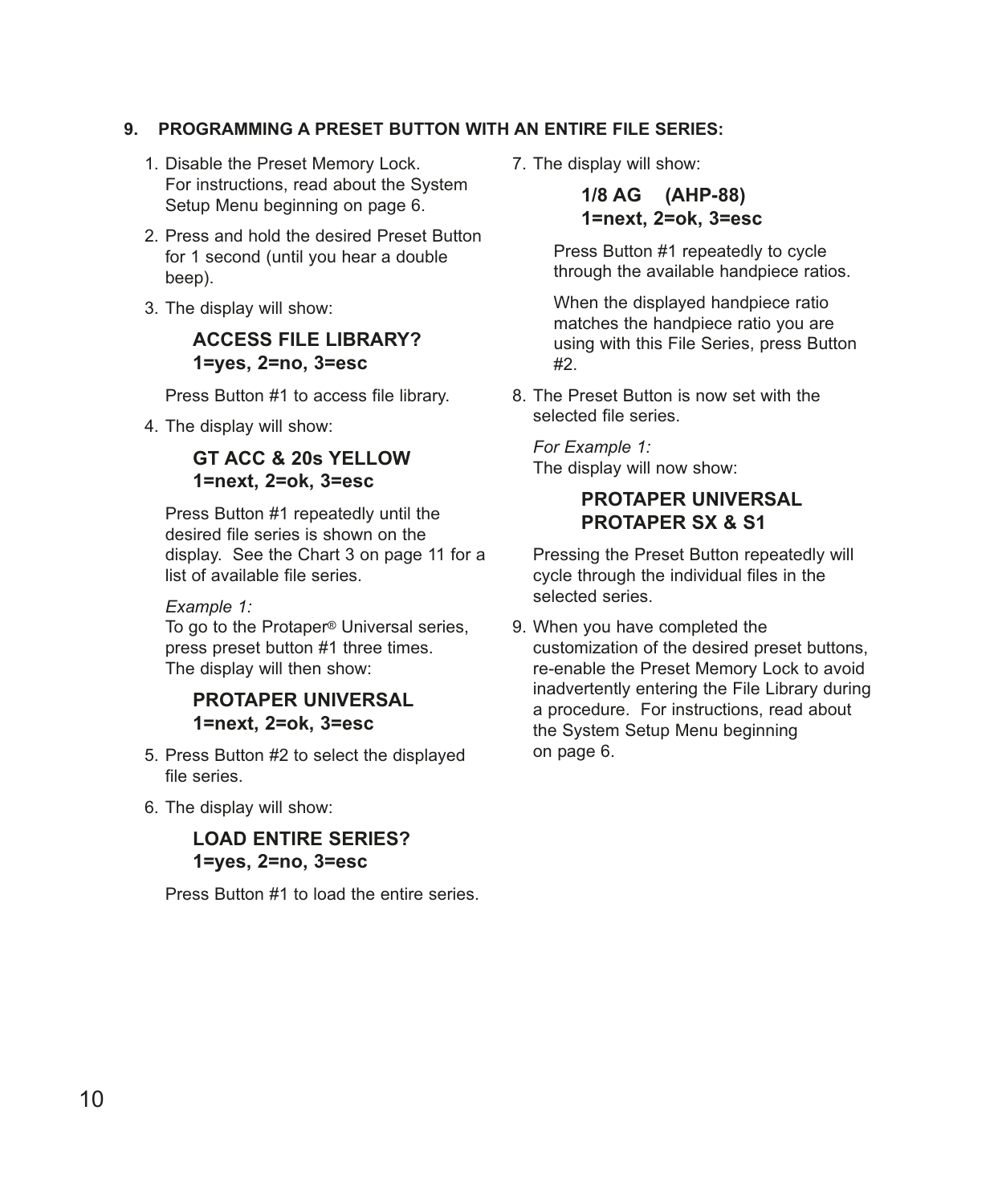# Chart 3 - Endo DTC® File Library Settings *Chart 3 - Endo DTC® File Library Settings*

| lape<br>$\overline{a}$<br><b>VORTEX®</b>                            |                  |                                    | ΕÉ                                                           |
|---------------------------------------------------------------------|------------------|------------------------------------|--------------------------------------------------------------|
| Size<br>e<br>⊡                                                      | (RPM)<br>Speed   | ξ<br>Torque (g                     |                                                              |
| Thru 04/50<br>04/35<br>/ORTEX                                       | 500              | 132                                | 삝                                                            |
| VORTEX 04/25 & 04/30                                                | 500              | 104                                | E                                                            |
| VORTEX 04/15 & 04/20                                                | 500              | 75                                 |                                                              |
| Taper<br>VORTEX <sup>®</sup> 06                                     |                  |                                    | $E$ $E$                                                      |
| Size<br>e<br>⊔⊐                                                     | Speed (RPM)      | Torque (g-cm)                      | Ιř                                                           |
| <b>Thru 06/50</b><br>06/35<br><b>/ORTEX</b>                         | 500              | 368                                | Е                                                            |
| 06/30<br>∞<br>06/25<br>VORTEX                                       | 500              | $\frac{290}{195}$                  | 置                                                            |
| 06/20<br>∣∞<br>06/15<br>VORTEX                                      | 500              |                                    |                                                              |
| 20, 30, 40<br><b>GT®</b> Series                                     |                  |                                    | $ \tilde{\mathbb{E}} \tilde{\mathbb{E}} \tilde{\mathbb{E}} $ |
| File Size                                                           | Speed (RPM)      | Torque (g-cm)                      |                                                              |
| $\frac{35}{1}$<br>50,<br>$\overline{70}$<br>90,<br><b>ACC</b><br>55 | 500              | 700                                | Е                                                            |
| 20/08<br>య<br>20/10<br>YEL<br>5                                     | 300              | 312                                | 罡                                                            |
| 20/04<br>∞<br>20/06<br>YEL<br>$\overline{5}$                        | 300              | 174                                | $ \tilde{\mathbb{E}} $                                       |
| 30/08<br>30/10 &<br><b>BLU</b><br>$\overline{5}$                    | 300              | 347                                | $ \tilde{\mathbb{E}} \tilde{\mathbb{E}} $                    |
| 30/04<br>∞<br>30/06<br><b>GT BLU</b>                                | 300              | 208                                |                                                              |
| 40/08<br>ఱ<br>40/10<br><b>BLK</b><br>5                              | 300              | 405                                | Iō                                                           |
| 40/04<br>∞<br>40/06<br><b>BLK</b><br>5h                             | 300              | $\frac{230}{25}$                   |                                                              |
| 20 Series<br>Acc. &<br>⊚<br>5                                       | ELLO             |                                    | 1하                                                           |
| $\overline{\text{Size}}$<br>ΞÊ                                      | Speed (RPM)      | Torque (g-cm                       | 하이                                                           |
| 50, 35/1<br>$\overline{70}$<br>$\overline{90}$<br>ACC<br>5          | 500              | 700                                |                                                              |
| 20/08<br>య<br>20/10<br>λĒΓ<br>5                                     | 300              | 312                                | 히                                                            |
| 20/04<br>∣∞<br>20/06<br>同<br>15                                     | $\frac{1}{300}$  | 174                                |                                                              |
| 30 Series<br>ಳ<br><b>GT®Acc.</b>                                    | <b>BLUE</b>      |                                    | ij예෩                                                         |
| Size<br>iιθ                                                         | Speed (RPM)      | Torque (g-cm)                      |                                                              |
| ACC 90, 70, 50, 35/12<br>5                                          | $\overline{500}$ | 700                                |                                                              |
| 30/08<br>30/10 &<br><b>BLU</b><br>5                                 | 300              | 347                                | $\frac{1}{2}$                                                |
| 30/04<br>$30/06$ & $3$<br><b>DTB</b><br>등                           | $\frac{1}{300}$  | $\frac{8}{200}$                    | $\stackrel{*}{*}$                                            |
| GT® Acc. & 40 Series                                                | <b>ACK</b><br>딞  |                                    | 운논                                                           |
| Size<br>$\frac{1}{2}$                                               | Speed (RPM)      | $\frac{\text{Torque (g-cm)}}{700}$ |                                                              |
| 35/12<br>ခြ<br>R.<br> ္တ<br><b>ACC</b><br>히                         | 500              |                                    | 出                                                            |
| 40/08<br>∞<br>40/10<br><b>BLK</b><br>5                              | 300              | 405                                | 出                                                            |
| BLK 40/06 & 40/04<br><b>GT</b>                                      | $\frac{1}{300}$  | 230                                | 띥<br>$\stackrel{*}{*}$                                       |
| $\overline{a}$<br><b>GT®/PROFILE</b>                                |                  |                                    | Ĕ                                                            |
| Size<br>ΞÊ                                                          | Speed (RPM)      | Torque (g-cm)                      | 풀                                                            |
| Ξ<br>နြ<br>50,<br> S<br>ခြ<br><b>ACC</b><br>ō                       | 500              | 700                                |                                                              |
| 20/08<br>5<br>య<br>20/10<br>5                                       | 300              | 312                                | 논                                                            |
| 35/04<br>눕<br>!∞ర,<br>20/06<br>15                                   | ခြ               | $\sqrt{32}$                        |                                                              |
| 25/04<br>눈<br>∞<br>30/04<br>出                                       | 300              | 104                                |                                                              |
| 20/04<br>l出                                                         | ခြွ              | $\frac{5}{15}$                     |                                                              |

| <b>PROTAPER®UNIVERSAI</b>                                                |                              |                    |
|--------------------------------------------------------------------------|------------------------------|--------------------|
| File Size                                                                | Speed (RPM)                  | Torque (g-cm)      |
| $ \%$<br>∞ర<br>$\overline{\widetilde{\infty}}$<br><b>PROTAPER</b>        | 300                          | 520                |
| Ě<br>∞<br>S2<br>PROTAPER                                                 | 300                          | 150                |
| မြို့<br>F4,<br>E3,<br>PROTAPER <sub>F2</sub>                            | $\frac{1}{300}$              | 312                |
| `Q<br>∞<br>PROTAPER D1                                                   | 500                          | $\frac{1}{312}$    |
| <b>PROTAPER D3</b>                                                       | 500                          | $\frac{150}{ }$    |
| <b>PROTAPER®UNIVER</b>                                                   |                              |                    |
| Size<br>e⊪                                                               | Speed (RPM)                  | $(g-cm)$<br>Torque |
| PROTAPER S1 & SX                                                         | $\frac{1}{300}$              | $\overline{520}$   |
| PROTAPER S2 & F1                                                         | 300                          | 150                |
| F5<br>F3, F4,<br>PROTAPER <sub>F2</sub>                                  | $\frac{1}{300}$              | 312                |
| <b>PROTAPER® RETREAT</b>                                                 |                              |                    |
| File Size                                                                | Speed (RPM)                  | Torque (g-cm)      |
| PROTAPER D1                                                              | 500                          | $\frac{12}{312}$   |
| PROTAPER <sub>D2</sub>                                                   | 500                          | 312                |
| PROTAPER <sub>D3</sub>                                                   | 500                          | $\overline{150}$   |
| GT <sup>®</sup> Series X <sup>™</sup> (3)                                |                              |                    |
| File Size                                                                | Speed (RPM)                  | Torque (g-cm)      |
| GT-X 20/04 & 20/06                                                       | 300                          | 175                |
| 30&40 /04 & /06<br>ST-X                                                  | $\frac{300}{200}$            | 210                |
| GT-X 30/08 & 40/08                                                       | $\frac{1}{2}$                | $rac{350}{250}$    |
| GT <sup>®</sup> Series X <sup>™</sup> (4)                                |                              |                    |
| File Size                                                                | Speed (RPM)                  | Torque (g-cm)      |
| 20/06<br>∞<br>20/04<br><b>SERIES X</b>                                   | 300                          | 175                |
| 30/06<br>త<br>30/04<br><b>SERIES X</b>                                   | 300                          | 210                |
| 40/06<br>య<br>40/04<br><b>SERIES X</b>                                   | 300                          | 210                |
| 40/08<br>∞<br>30/08<br><b>SERIES X</b>                                   | 300                          | 350                |
| ō<br><b>529®04</b><br>$\frac{1}{2}$<br>PROFIL                            | œ                            |                    |
| Size<br>File                                                             | Speed (RPM)                  | Torque (g-cm)      |
| <br>ब<br>⊢<br><b>SIZE</b><br>S2904<br>出                                  | $\overline{\frac{300}{200}}$ | ဗြဲ                |
| 4<br>త<br>Б<br><b>SIZE</b><br>S2904<br>눈                                 | 300                          | 104                |
| $\sim$<br>∣∞<br> ო<br><b>SIZE</b><br>S2904<br>出                          | $\frac{300}{500}$            | $\frac{5}{15}$     |
| <b>TAPER</b><br>S29 <sup>®</sup> 06<br>$\overline{\mathbb{E}}$<br>PROFIL |                              |                    |
| Size<br>$\frac{1}{2}$                                                    | (RPM)<br>Speed               | $(g-cm)$<br>Torque |
| ಜ<br> <br>ನ<br>⊩<br><b>BZIS</b><br>S2906<br>出                            | 300                          | 368                |
| 4<br>∞<br>5<br><b>SIZE</b><br>ျွ<br>န္တြ<br>١Ł                           | 300                          | န္တြ               |
| $\sim$<br>∣∞<br> ო<br><b>SIZE</b><br>S29 06 3<br>出                       | $\frac{1}{300}$              | $\frac{195}{20}$   |

|       | <b>PROFILE® ISO 04 TAPER</b>                                          |                  |                    |
|-------|-----------------------------------------------------------------------|------------------|--------------------|
|       | File Size                                                             | Speed (RPM)      | Torque (g-cm)      |
|       | PF ISO 40/04 & 35/04                                                  | 300              | 132                |
|       | PF ISO 30/04 & 25/04                                                  | 300              | 104                |
|       | 15/04<br>20/04 &<br>PF ISO                                            | 300              | 75                 |
|       | PROFILE® ISO 06 TAPEI                                                 | œ                |                    |
|       | File Size                                                             | Speed (RPM)      | Torque (g-cm)      |
|       | ISO 40/06 & 35/06<br>냄                                                | $\overline{300}$ | 368                |
|       | 25/06<br>∞<br>30/06<br>I <sub>SO</sub><br>눕                           | 300              | 290                |
|       | 5/06<br>$\overline{ }$<br>ళ<br>20/06<br>ISO<br>눕                      | 300              | 195                |
|       | <b>PROFILE®OS</b>                                                     |                  |                    |
|       | Size<br>e⊪                                                            | (RPM)<br>Speed   | $(g-cm)$<br>Torque |
|       | 5<br>∣∞<br>$\circ$<br><b>SIZE</b><br>8<br>뻔                           | 300              | 510                |
|       | က<br>య<br>4<br><b>SIZE</b><br>SO<br>눕                                 | 300              | 400                |
|       | $\overline{\phantom{0}}$<br>$\frac{8}{2}$<br>SIZE<br>PF <sub>OS</sub> | 300              | 256                |
| $***$ | EXICON <sup>®</sup> GATES                                             | 1.20             |                    |
|       | Size<br>$\frac{9}{11}$                                                | Speed (RPM)      | Torque (g-cm)      |
|       | #6<br>EXICON GATES                                                    | 3000             | 1000               |
|       | GATES#5<br>EXICON                                                     | 3000             | 750                |
|       | EXICON GATES #4                                                       | 3000             | 700                |
|       | EXICON GATES #3                                                       | 3000             | 400                |
|       | EXICON GATES #2                                                       | 3000             | 240                |
|       | EXICON GATES #1                                                       | 3000             | 150                |
|       | <b>TRT<sup>M</sup> EMULATION SERIES</b>                               |                  |                    |
|       | Size<br>e<br>i⊥                                                       | Speed (RPM)      | Torque (g-cm)      |
|       | ACC                                                                   | 500              | 1000               |
|       | MAX                                                                   | 300              | 625                |
|       | CORONAL                                                               | 300              | 250                |
|       | $\frac{1}{2}$                                                         | 300              | 150                |
|       | APICAL                                                                | 300              | 20                 |
| ***   | <b>PRO-POST® DRILLS</b>                                               |                  |                    |
|       | File Size                                                             | Speed (RPM)      | Torque (g-cm)      |
|       | <b>PRO-POST DRILLS</b>                                                | 2000             | 1000               |
|       |                                                                       |                  |                    |

Before programming presets, disable Preset Memoy Lock - found<br>in System Setup menu. Hold down desired Preset Button until you<br>hear a double beep. After programming presets, re-enable Preset<br>Memory Lock. \* Before programming presets, disable Preset Memory Lock - found in System Setup menu. Hold down desired Preset Button until you hear a double beep. After programming presets, re-enable Preset Memory Lock.  $_{\ast}$ 

\*\* S29 represents SERIES 29

\*\* \$29 represents SERIES 29"<br>\*\*\* Lexicon Gates and Pro-Post Drills are not compatible with 1/16<br>reduction handpieces, which have a maximum speed of 1800 RPM. reduction handpieces, which have a maximum speed of 1800 RPM. \*\*\* Lexicon Gates and Pro-Post Drills are not compatible with 1/16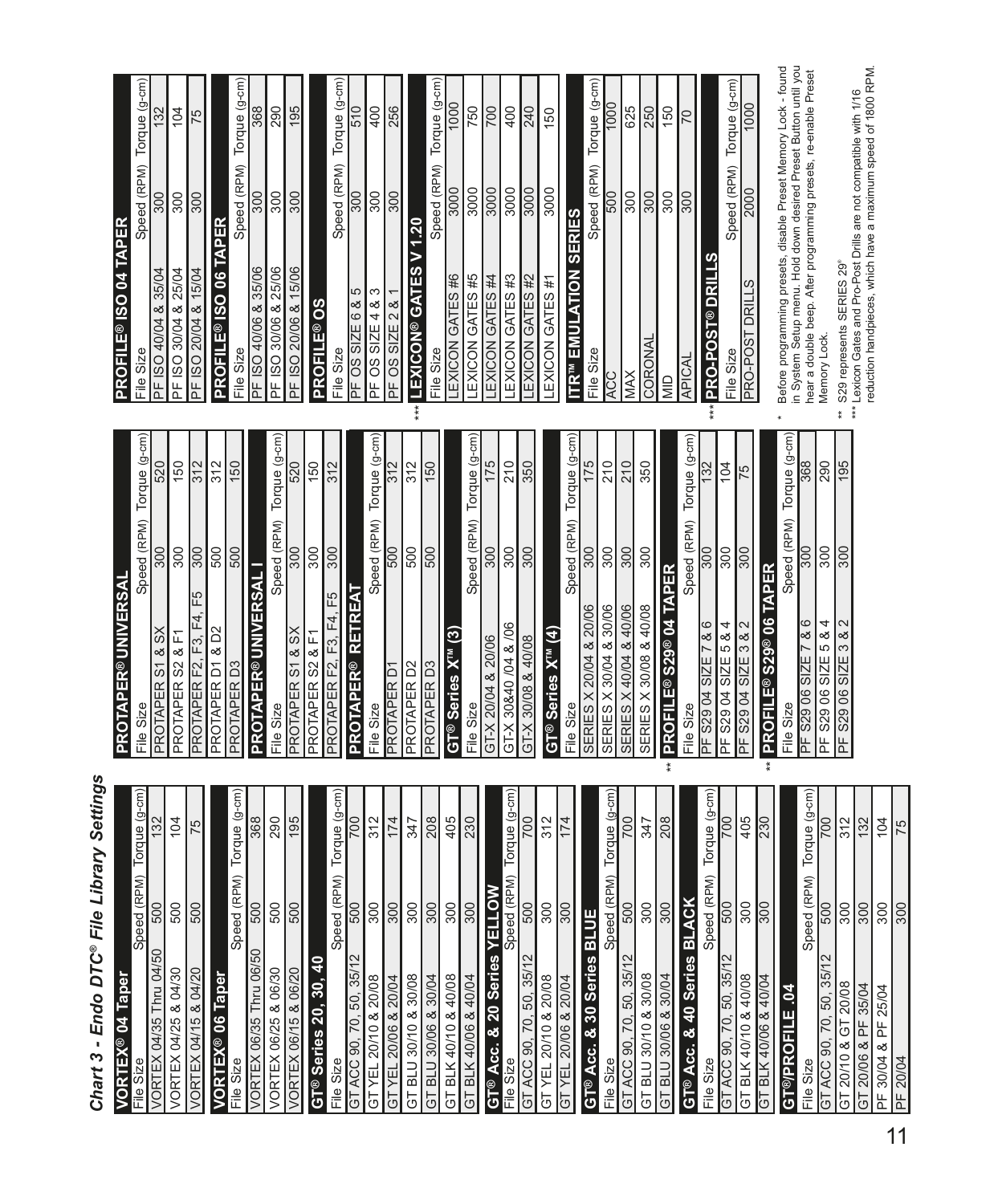### **10. PROGRAMMING A PRESET BUTTON WITH A SINGlE FIlE**

- 1. Disable the Preset Memory Lock. For instructions, read about the System Setup Menu beginning on page 6.
- 2. Press and hold the desired Preset Button for 1 second (until you hear a double beep).
- 3. The display will show:

### **ACCESS FIlE lIBRARy? 1=yes, 2=no, 3=esc**

Press Button #1 to access the File Library.

4. The display will show:

### **GT ACC & 20s yEllOW 1=next, 2=ok, 3=esc**

Press Button #1 repeatedly until the desired file series is shown on the display. See Chart 3 on page 11 for a list of available file series.

### *Example 2:*

To go to the Protaper® Universal series, press preset button #1 three times. The display will then show:

### **PROTAPER UNIvERSAl 1=next, 2=ok, 3=esc**

- 5. Press Button #2 to select the displayed file series.
- 6. The display will show:

### **lOAd ENTIRE SERIES? 1=yes, 2=no, 3=esc**

Press Button #2. Do not load entire series.

7. Press Button #1 repeatedly until the desired file is shown on the display.

See Chart 3 on page 11 for a list of available files in each file series.

### *Example 2:*

To go to the F2, F3, F4, and F5 files in the Protaper® Universal series, press Button #1 twice. The display will show the following:

### **PROTAPER F2 F3 F4 F5 1=next, 2=ok, 3=esc**

- 8. Press Button #2 to select the displayed files.
- 9. The display will show:

**1/8 AG (AHP-88) 1=next, 2=ok, 3=esc**

- a. If you are using the 1/8 AG handpiece with this file series, press Button #2 and go on to Step 10.
- b. If you are using a handpiece other than the 1/8 AG handpiece, press Button #1 and choose the correct handpiece. For instructions, refer to i and ii on page 10.
- 10. The Preset Button is now set with the selected single file settings.

*For Example 2 above:*

The display will now show:

### **SINGlE FIlE PRESET PROTAPER F2 F3 F4 F5**

11. When you have completed the programming of the desired preset buttons, re-enable the Preset Memory Lock to avoid inadvertently entering the File Library during a procedure. For instructions, read about the System Setup Menu beginning on page 6.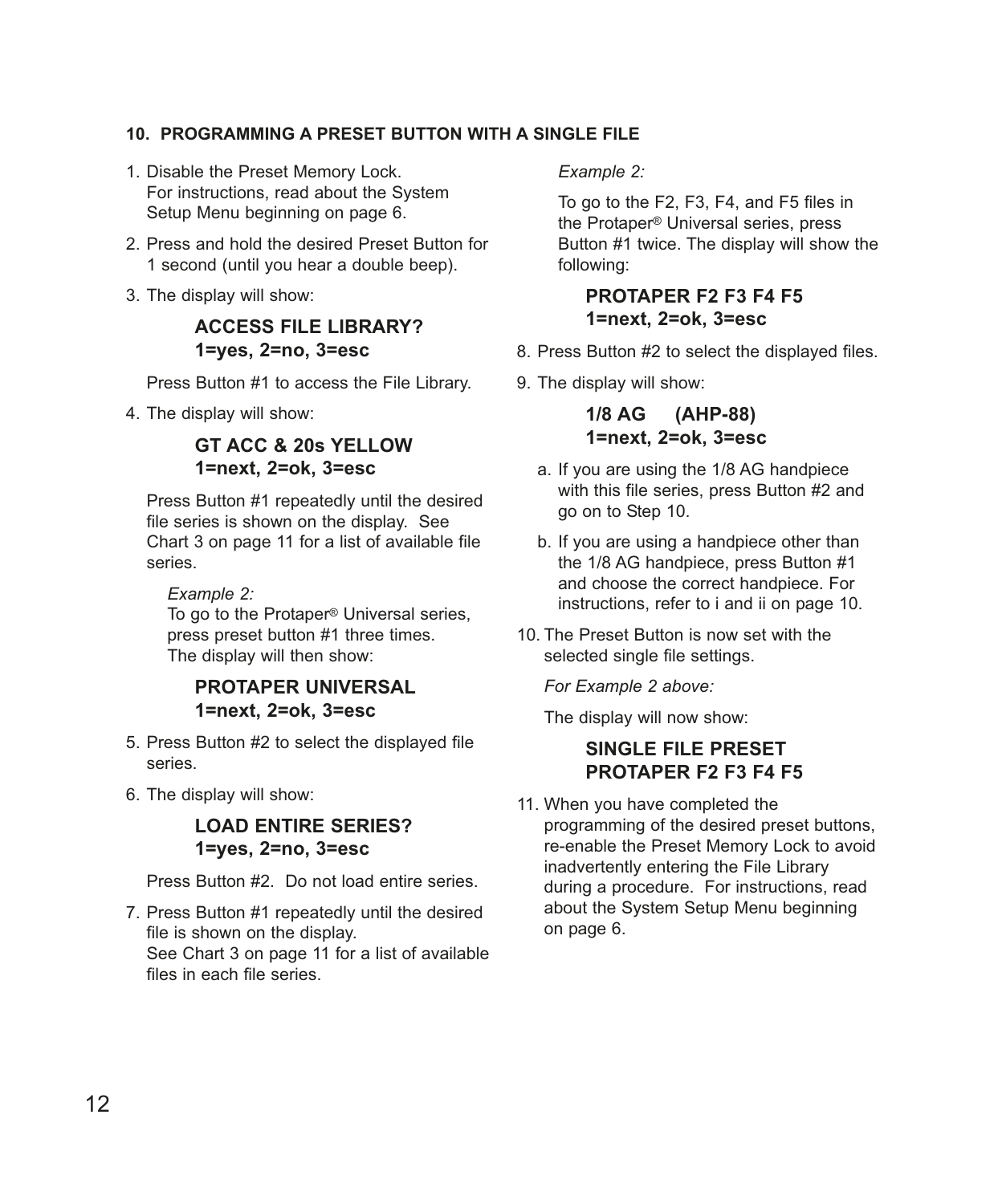### **11. PROGRAMMING A PRESET BUTTON WITH A USER dEFINEd PRESET**

- 1. Disable the Preset Memory Lock and enable or disable Auto Stop Reverse and torque warning tone. For instructions, read about the System Setup Menu beginning on page 6.
- 2. Set the Handpiece Ratio to the correct setting. Press the Handpiece Ratio Selector up or down arrows until the Handpiece Ratio Indicator matches the ratio of the handpiece to be used.
- 3. Set the speed to the desired setting. Press the Speed Selector up/down arrows until the desired speed is shown on the display.
- 4. Set the torque level to the desired setting. Press the Torque Selector up/down arrows until the desired torque is shown on the display.

To operate the motor at full torque, press the "MAX" Torque Button. The LED above the "MAX" Torque Button will display a steady red light, the Torque Indicator on the display will read "MAX". Operating at max. torque will override the Auto Stop Reverse feature.

- 5. Set Handpiece Rotation to the desired direction. Press the Forward/Reverse Selector to change the direction of handpiece rotation. A red L.E.D. light above the Forward/Reverse Selector indicates reverse rotation.
- 6. Press and hold the desired Preset Button for 1 second (until you hear a double beep).

7. The display will show:

### **ACCESS FIlE lIBRARy? 1=yes, 2=no, 3=esc**

Press Button #2. Do not access the file library.

8. The display will show:

### **SAvE CURRENT SETTINGS? 1=yes, 2=no, 3=esc**

Press Button #1 to record settings on the Preset Button.

9. The display will resemble the following:

(The handpiece ratio, speed and torque values will vary according to your settings).

### **USER dEFINEd PRESET 1/8 AG 300 240**

The Preset Button is now programmed with the specified settings.

10. When you have completed the programming of the desired preset buttons, re-enable the Preset Memory Lock to avoid inadvertently entering the File Library during a procedure. For instructions, read about the System Setup Menu beginning on page 6.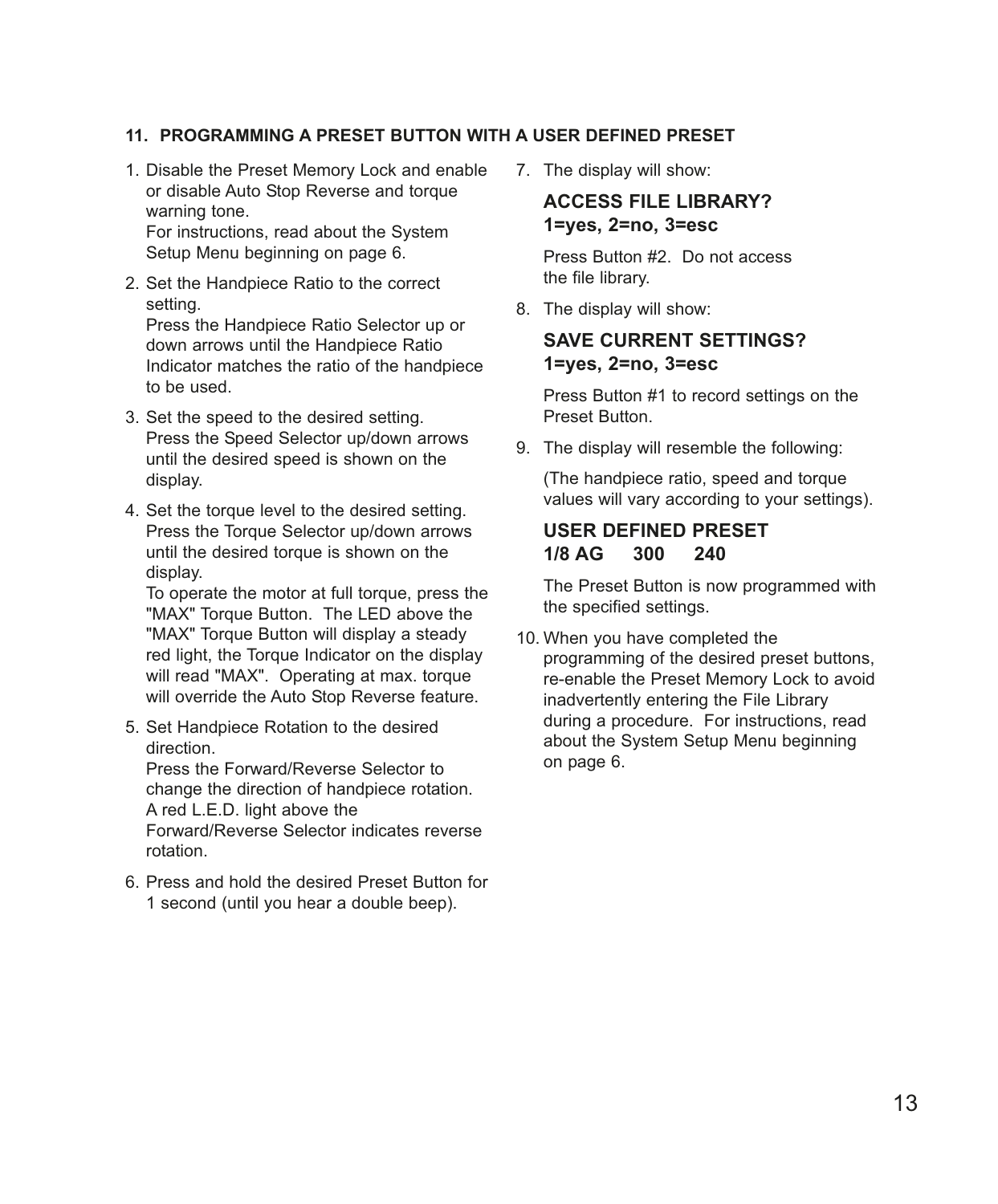# STERILIZATION:

**WARNING** - Sterilize the motor between each patient use.

**WARNING** - Use of a sterilization method or temperatures other than what are prescribed may damage the motor or present a risk of cross-contamination between patients.

**CAUTION** - Do not soak or submerge the motor in any liquid.

### **STERIlIZATION PROCEdURE:**

### **Pre-clean**

**1)** Thoroughly brush off any visible signs of debris from the motor and cord.

**2)** Thoroughly clean the device with a moist cloth or towel to remove any remaining signs of debris.

### **Sterilize**

**3)** Select one of the three following sterilization methods (A. B. or C.):

**Wrapped Sterilization** – Place in an

appropriately sized sterilization pouch and seal it.

### **A. Gravity Wrapped:**

- **Minimum Temperature:** 132° C (270° F)
- **Full Cycle Time:** 20 minutes
- **Minimum dry time:** 30 minutes

### **B. Prevacuum Wrapped:**

- **Preconditioning Pulses:** 3
- **Minimum Temperature:** 132° C (270° F)
- **Full Cycle Time:** 4 minutes
- **Minimum dry time:** 40 minutes

**Flash Sterilization** – For immediate use only.

### **C**. **Gravity Unwrapped:**

**• Minimum Temperature:** 132° C (270° F)

**• Full Cycle Time:** 10 minutes No dry time is required for flash sterilization.

### **MOTOR & CORd ASSEMBly:**

- The entire motor and cord assembly is fully autoclavable. Before autoclaving the assembly, remove any handpiece from motor and install autoclaving plugs into the end of the motor and motor cord connector as shown below. The plugs are supplied with the motor and cord.
- Loosely coil the motor cord when autoclaving. Avoid sharply bending the cord when autoclaving.



• If the autoclaving plug for the motor becomes difficult to remove or install, apply silicone grease or similar lubricant to the O-rings.

**NOTE:** Call Aseptico, Inc. at 1-800-426- 5913 for any questions or clarifications on this sterilization procedure.

# MAINTENANCE & CLEANING:

**HANdPIECES** - Thorough cleaning and lubrication of handpieces after each use and before sterilization is very important to ensure proper operation and service life of the handpiece. Follow the instructions provided with the handpiece purchased for complete maintenance instructions.

**CONSOlE MAINTENANCE** - The exterior of the console may be cleaned by wiping with a soft cloth moistened with mild detergent or disinfecting solution.

# WARNING

- Do not attempt to disassemble the motor or motor connector.
- Do not oil or lubricate the motor.
- Do not attach a handpiece to the motor while motor is running. • Do not bend motor cord sharply.

Failure to comply with any of the above instructions may void your warranty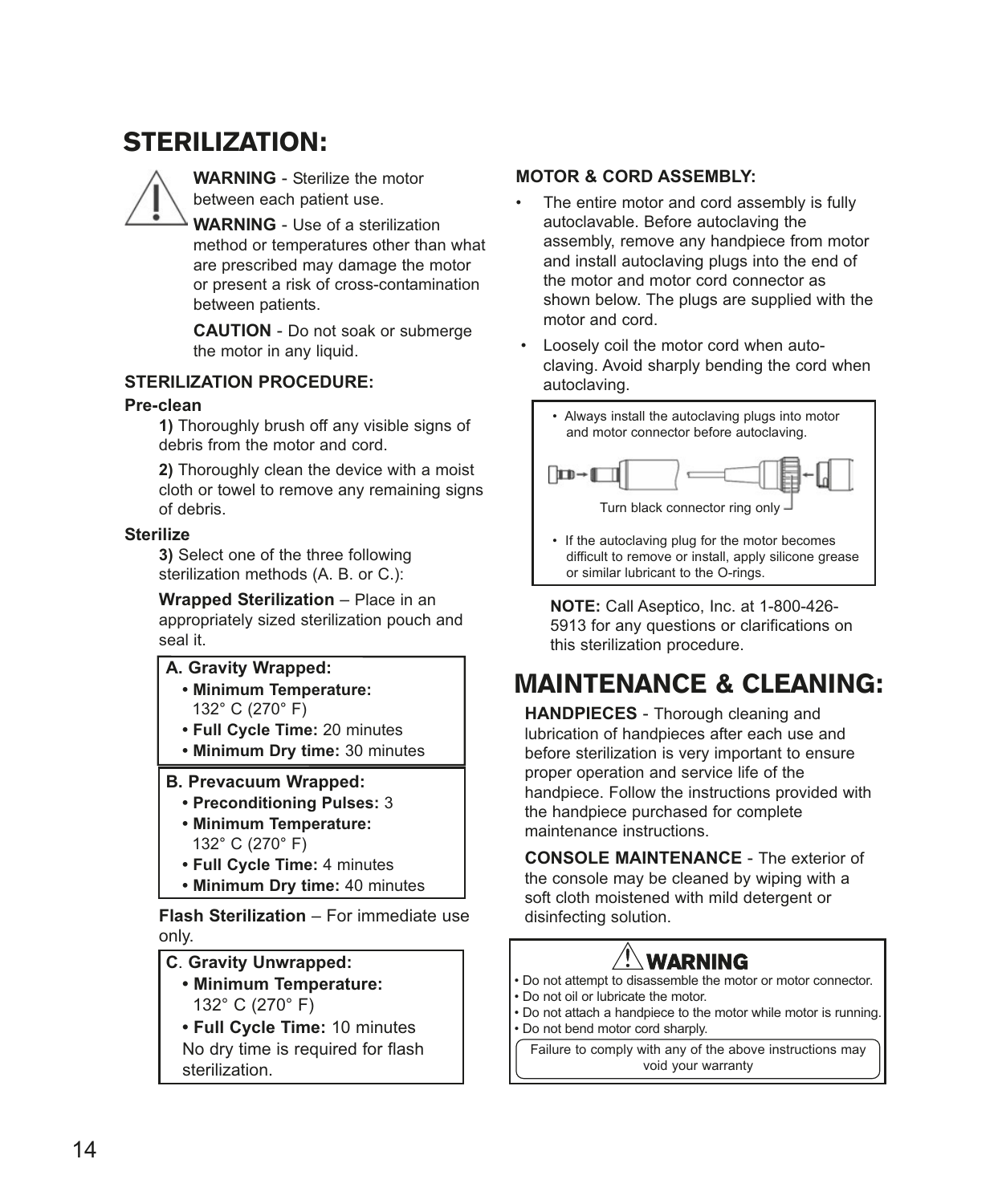### **CHANGING THE FUSE OR vOlTAGE** -

# **WARNING**

Turn the power off and unplug the unit before following the steps below.

- **1.** Use a small flathead screwdriver to open the Fuse/Voltage Selector Panel on the back of the unit.
- **2.** Remove the red Fuseholder from the unit.
- **3a.** Changing the fuse: Replace the blown fuses on either side of the Fuseholder.

Replacement Fuses: 115V: 1.0A/250V slo-blo fuse 230V: 0.5A/250V slo-blo fuse

**3b.** Changing the voltage:

The proper fuses for the country of use are sent in the unit. When changing voltage, replace the fuses with fuses that are rated for the new voltage.

Turn the Fuseholder until the white lettering with the proper voltage is right side up.

- **4.** Replace the Fuseholder and close the Fuse/Voltage Selector Panel.
- **5.** Select a power cord or grounded plug adapter specific to the country of use.

# **CAUTION**

Do not attempt to operate the Endo DTC® while configured in the 115V mode with a 230V power source. This could damage the electrical components and will void the warranty.

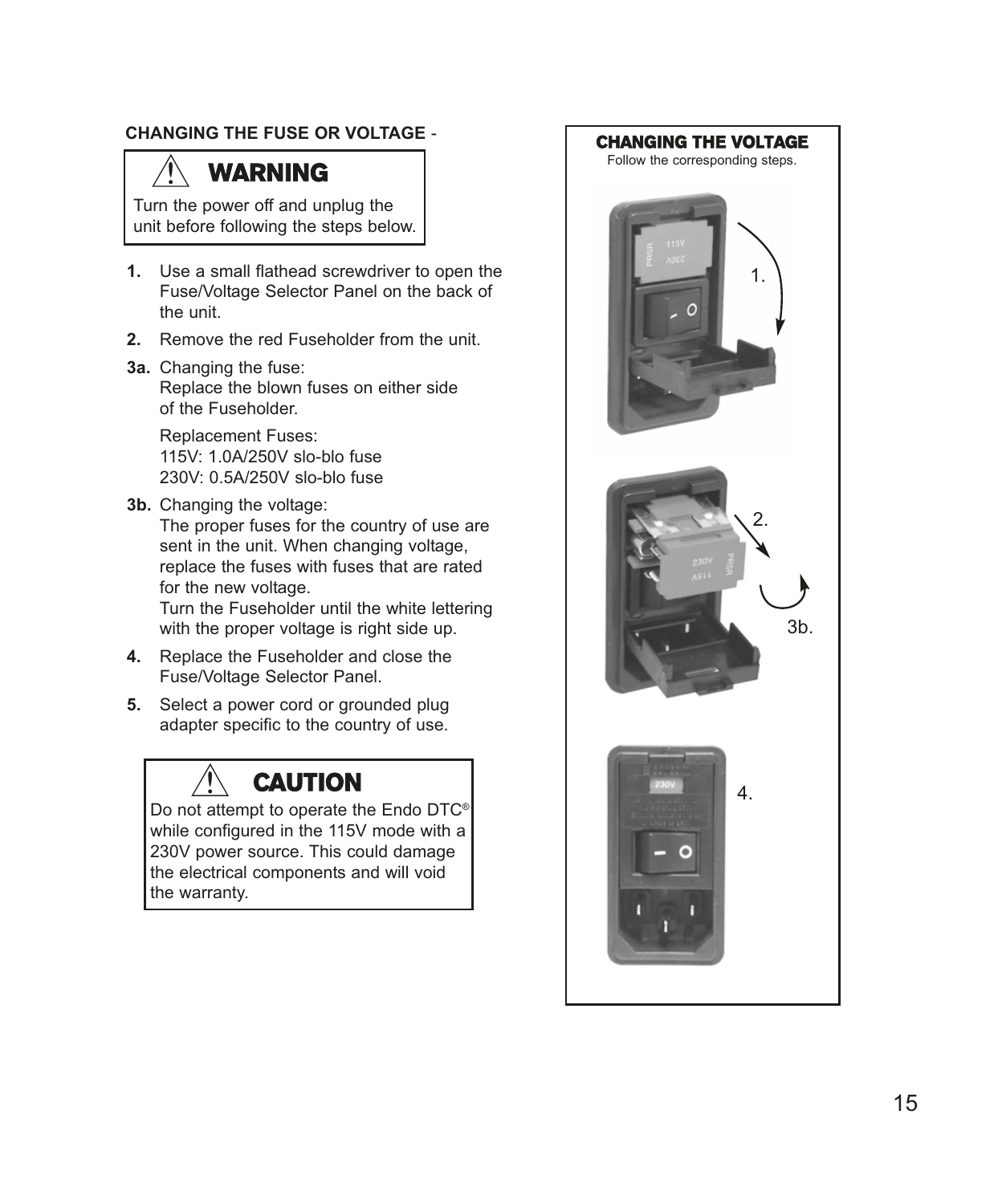# TROUBLESHOOTING:

| Problem:                                                       | Correction:                                                                                                                                                                                                                                                            |
|----------------------------------------------------------------|------------------------------------------------------------------------------------------------------------------------------------------------------------------------------------------------------------------------------------------------------------------------|
| Console does not light when<br>turned on:                      | If lights are blinking, press a button or foot switch<br>to exit Sleep Mode.<br>Check console to power connection.<br>Check voltage setting.<br>Check fuse. If blown, replace with 1.0A/250V<br>slo-blo fuse for 115 volts, & 0.5A/250V slo-blo<br>fuse for 230 volts. |
| Console lights when turned on,<br>but handpiece does not turn: | Check motor plug connection.<br>Check foot switch connection.<br>Depress foot switch.<br>Check that a file is properly seated in the<br>handpiece and the latch is closed.                                                                                             |
| Improper display:                                              | Verify that ratio setting matches handpiece ratio.<br>Use Calibration function.<br>Turn power switch off, wait 5 seconds, then turn<br>back on to reset.                                                                                                               |
| Motor slowing down or sluggish:                                | Dirty, under-lubricated handpiece.<br>Handpiece lubricant is running into motor.<br>After lubricating and before autoclaving, set<br>handpiece with head down to let excess lubricant<br>drain out.<br>Check voltage setting.                                          |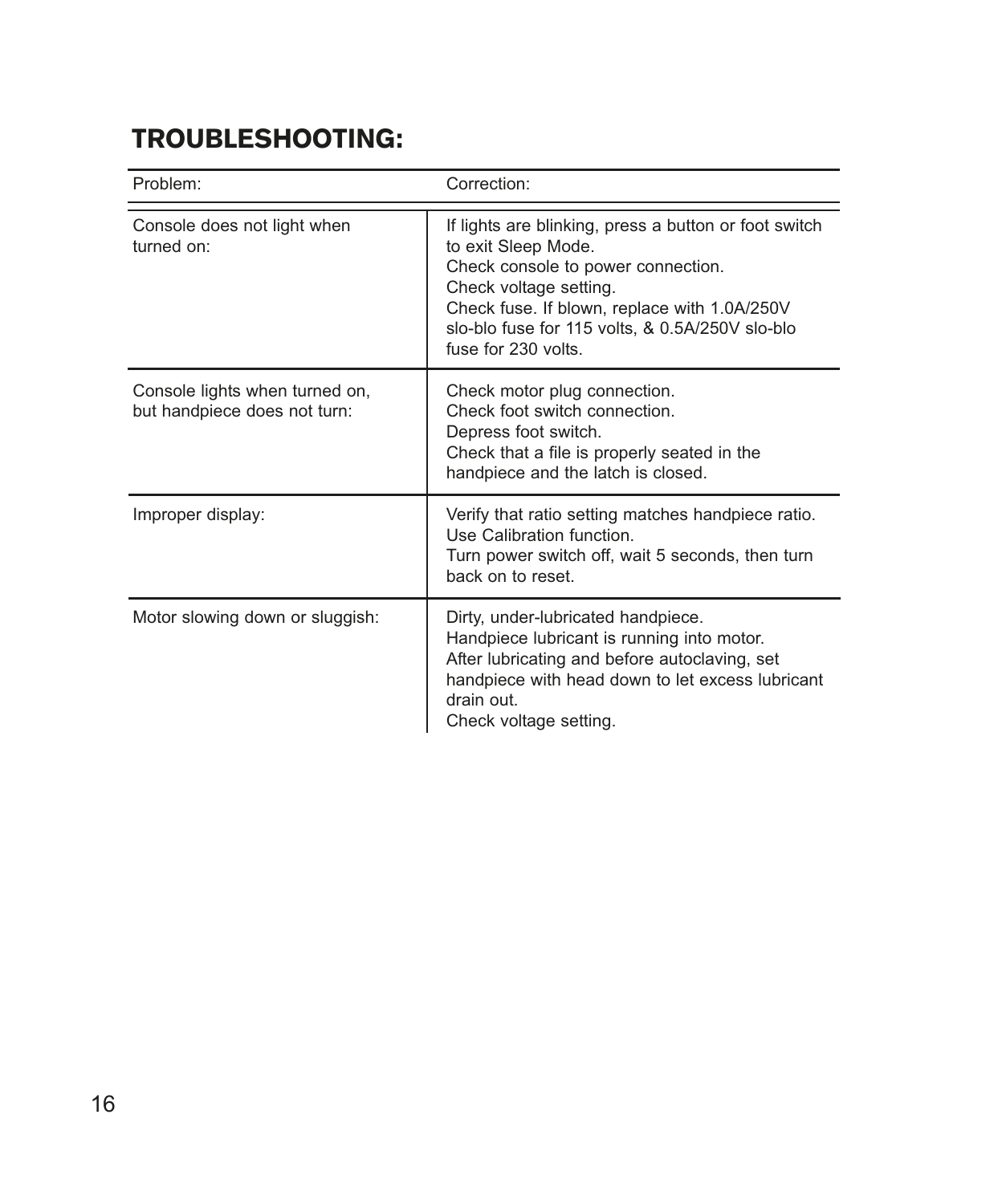# NOTES:

## SYMBOL DEFINITIONS:





Attention - Consult Accompanying **Documents** 



The UL 2601 Standard Duty Cycle for Intermittent Use is 1 min. on / 5 min. off.

**WARNING:** This device has been tested and found to comply with the emissions requirements of EN 55011:1991. These requirements provide reasonable protection against harmful electromagnetic interference in a typical medical installation. However, high levels of radio-frequency (RF) emissions from electrical devices, such as cellular phones, may disrupt the performance of this device. To mitigate disruptive electromagnetic interference, position this device away from RF transmitters and other sources of electromagnetic energy.